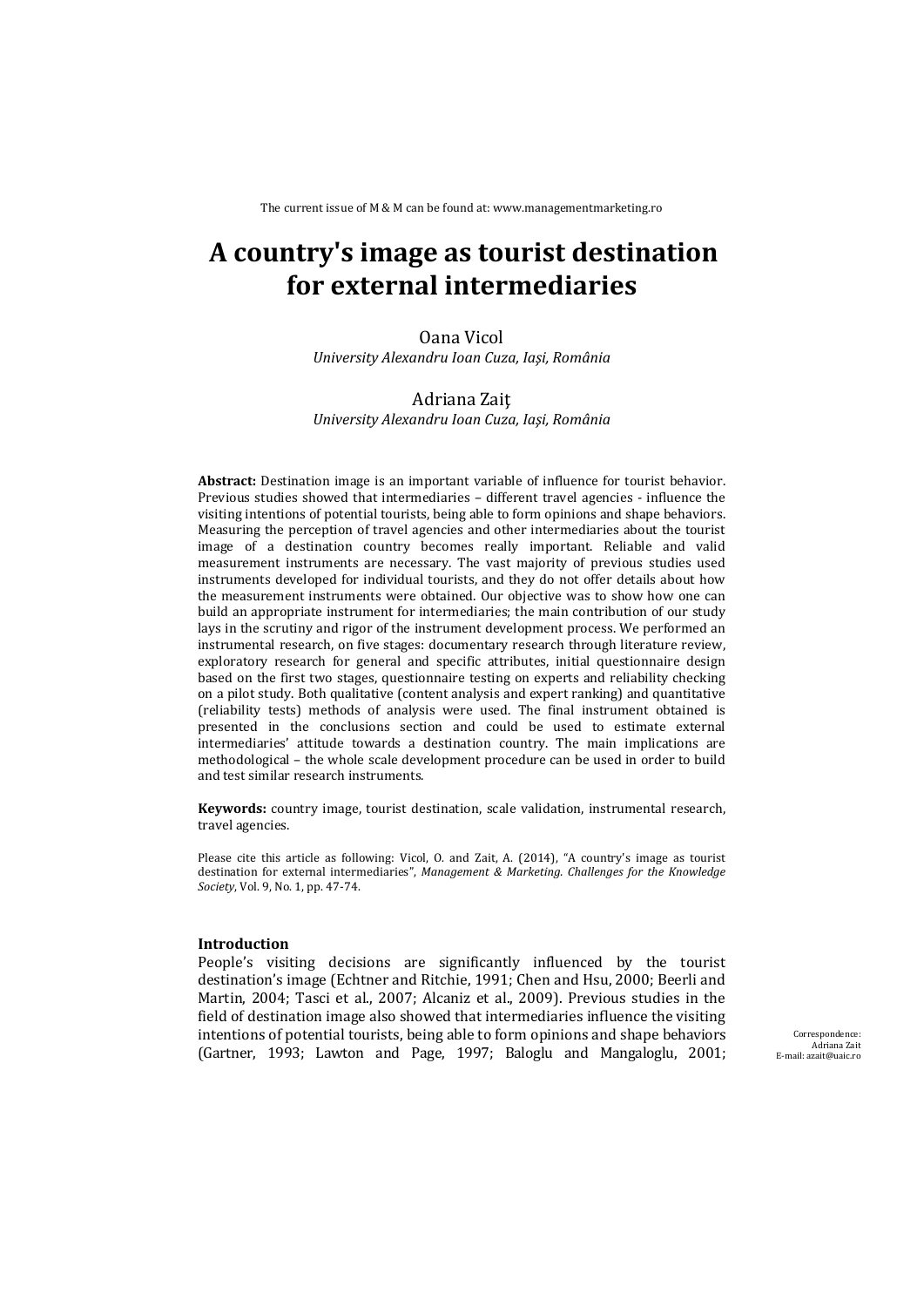M & M Martin, 2011). In this light, measuring the perception of travel agencies and other intermediaries on the tourist image of a destination country becomes really important. In order to do this, a reliable and valid measurement instrument is necessary. The vast majority of previous studies used instruments developed for individual tourists and, moreover, they did not provide details about the scale development process. This is why our objective was to perform an instrumental research in order to build an appropriate instrument for intermediaries, the focus being on the methodological details  $-$  scrutiny and rigor of the instrument development process. Our instrumental research had five stages: documentary research through literature review, exploratory research, questionnaire design based on the two previous stages, questionnaire testing on experts and reliability checking on a pilot study (see Figure 1).

**Figure 1.** *Stages of the instrumental research*



The literature review process allowed us to identify previous methods for defining and operationalizing the construct "destination" image, as well as different variables and scales used for quantifying the main components of attitude (cognitive, affective and conative). Relevant tourism attributes, both general and country specific, were obtained through an exploratory survey, followed by content analysis. Using the results from the documentary study and the exploratory one, we designed the questionnaire  $-$  the first draft of the research instrument. This questionnaire was tested on a panel of experts and we used the results for refining the research instrument. After this qualitative approach, meant to validate the instrument from a conceptual and content point of view, a statistical reliability check was performed, using Cronbach Alpha estimators, and the final research instrument was obtained.

The instrument is designed to measure Romania's image as a destination country, from the perspective of external tourism agencies as intermediaries. The questionnaire was designed in English and could be used either in English or in the native language of the sending country, after a cultural translation process (adaptation of words and back translation checking procedure). The German,

Vol. 9 No. 1 Spring, pp. 47-74, ISSN 1842-0206 | Management & Marketing. Challenges for the Knowledge Society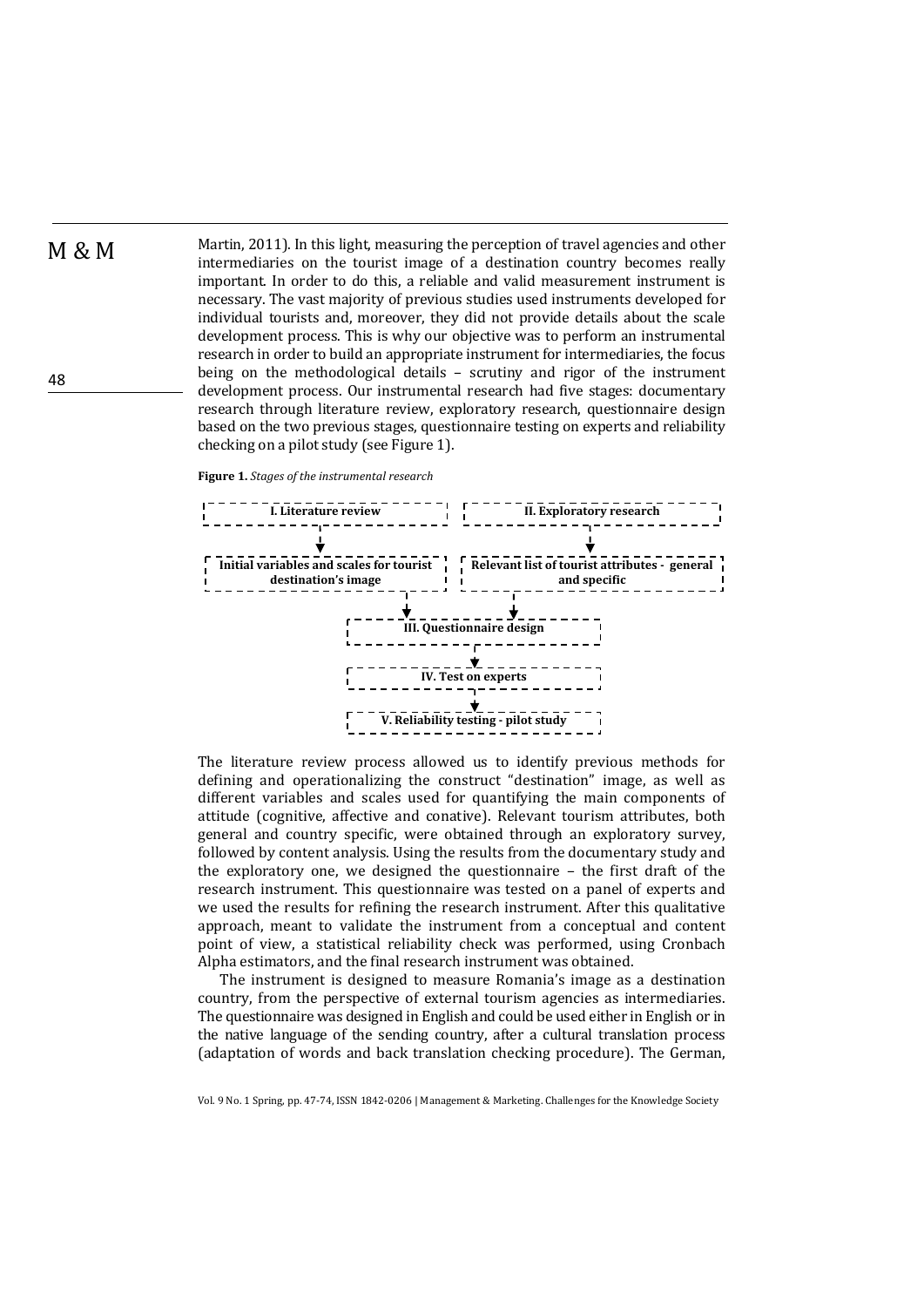French and Italian forms of the questionnaire are available from the authors, on request. Although the instrument is context-specific (Romania as a tourist destination), the procedure through which the instrument was built and tested is generally valid and recommended; the main focus of our study was the methodological process through which the instrument was obtained, through the combined qualitative and quantitative approaches.

### **Literature review – methods, variables and scales**

Several definitions of destination image are used in the literature. From a pragmatic point of view, the destination image represents a fundamental unit on which all the complex dimensions of tourism rely, a central point in developing and providing tourism products (UNWTO, 2004). From a conceptual perspective, most studies use one of the first definitions suggested by Crompton (1979) and Gartner (1989). Crompton (1979) defines destination image as the sum of beliefs, ideas and impressions that an individual holds about a specific destination. Gartner (1989) considers that individuals do not have the cognitive capacity to evaluate objects and attributes, and so they tend to simplify the process and use specific criteria, as a function of their particular situation. We based our study on the definition offered by Crompton and tried to offer on operational (measurable) perspective of the construct, as well.

One of the most used scales for the operationalization of the construct destination image is that suggested by Echtner and Ritchie (1991). They apply both quantitative and qualitative instruments in order to evaluate destination image: a quantitative approach for the identification of common characteristics and attributes and a qualitative approach for determining holistic and psychological impressions associated with destination image. Their scale was also used by other researchers (Chen and Kerstetter, 1999; Court and Lupton, 1997; Joppe et al., 2001; MacKay and Fesenmaier, 1997; Milman and Pizam, 1995; O'Leary and Deegan, 2005; Tapachai and Waryszak, 2000). The main advantage of using both quantitative and qualitative approaches lies in the possibility of obtaining a complete evaluation of the destination image, through the analysis of the cognitive and especially the affective component of attitude, much more personal and subjective. Both quantitative and qualitative methods were previously used by Dann (1996), Echtner and Ritchie (1993), Lubbe (1998), MacKay and Fesenmaier (1997), O'Leary and Deegan (2005), Tapachai and Waryszak (2000), and Walmsley and Young (1998). Beerli and Martin (2004) extracted a list of nine dimensions, containing all the attributes identified in previous scales used for measuring tourist destination image.

The vast majority of previous studies used quantitative approaches, based on structured instruments containing Likert and semantic differential scales. These instruments have normal methodological limitations, because respondents need to evaluate certain characteristics of the analyzed destination which do not correspond to their perceived image (Tapachai and Waryszak, 2000). Qualitative studies are able to focus on the complexity and internal relationships of real life tourist experiences (Ryan and Cave, 2005).

Vol. 9 No. 1 Spring, pp. 47-74, ISSN 1842-0206 | Management & Marketing. Challenges for the Knowledge Society

# A country's image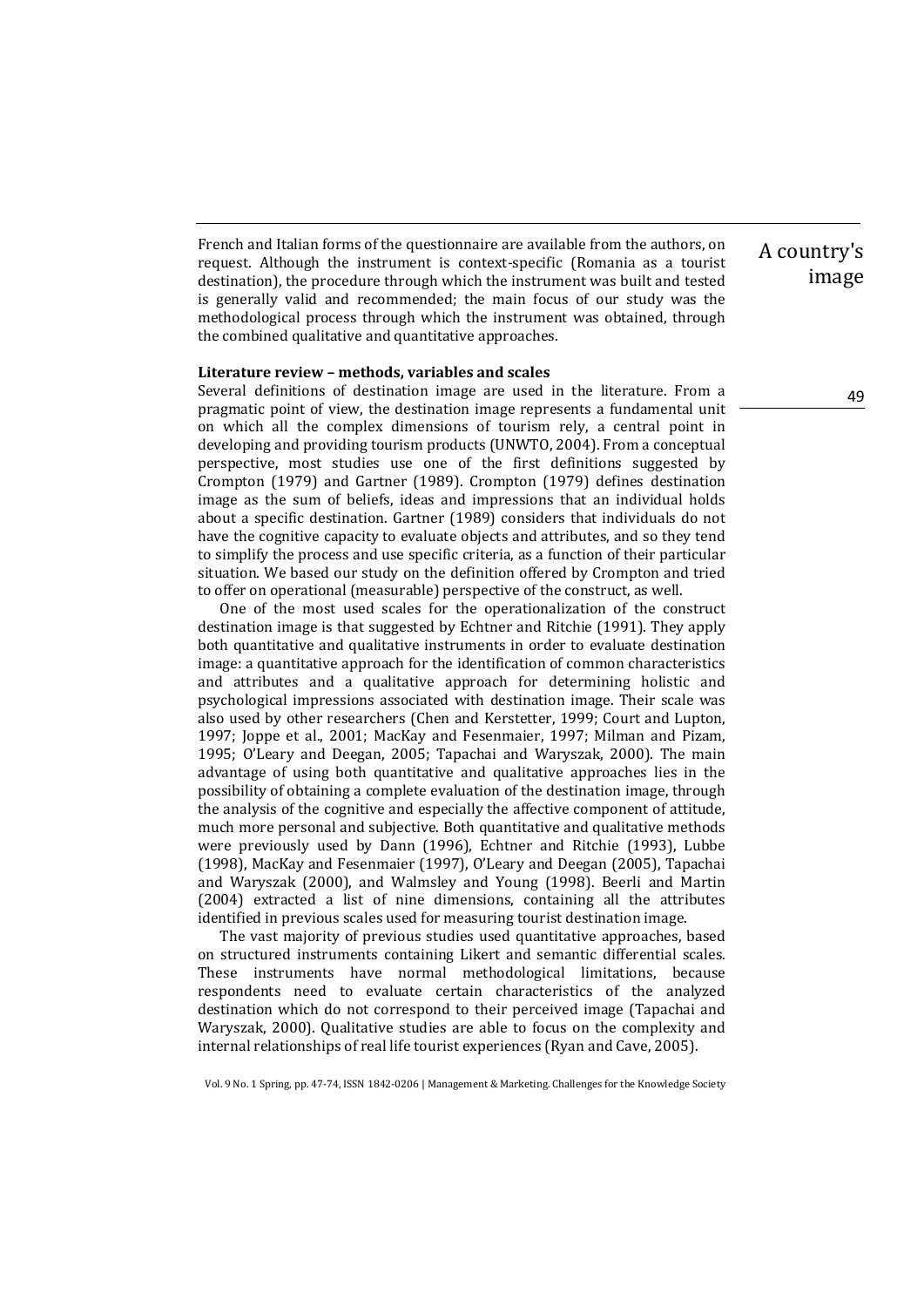$M \& M$  Qualitative research in tourism is quite often associated with storytelling, and previous studies suggest using open questions in order to generate narrative stories (Govers and Go, 2001; Ryan and Cave, 2005). Using a combined approach (quantitative and qualitative) the researcher could balance limits and disadvantages, obtaining a better internal validity through the qualitative approach and a better reliability and external validity through the quantitative approach (Clark and Dawson, 1999; Burns, 2000).

Qualitative methods, although not so present, are more and more recognized as a necessary complement for researches interested in revealing the psychological characteristics and holistic impressions of destination image (Dann, 1996; Echtner and Ritchie, 1993; Mackay and Fesenmaier, 2000; Reilly, 1990). Govers and Kumar (2007) used a qualitative method in order to identify the most appropriate categories of attributes and their components, which they further incorporated into a quantitative research. Their narrative technique, together with the content analysis of the answers, was also used by Martin and Bosque (2008). The study performed by Baloglu and Mangaloglu (2001) on tourism intermediaries suggests that tourist destination image should be measured using both quantitative and qualitative methods, if we want that image to be "real". The methodology in the field is still developing, and comparability among studies is still desiderating. This is why we decided to apply both methods in order to obtain, refine and test our research instrument. In the next sections we present the main results from each stage of our instrumental research. We shortly present the research method with the corresponding justification, then the results in terms of instrument (questionnaire) structure and details (items).

#### **Exploratory research – general and specific attributes**

Most of the previous studies (Baloglu and McCleary, 1999a; Beerli and Martin, 2004; Hosany et al., 2006; Lee et al., 2005; Martin and Bosque, 2008; Phillips and Jang, 2008) have evaluated only the general attributes of a destination (beaches, mountains, culture, monasteries etc.), specific attributes (for example painted monasteries from Bucovina) having been considered in just a few studies (Harahsheh, 2009). Results obtained through the analysis of specific attributes could offer important information for the institutions in charge with promoting a country, in general, and Romania, in particular, as a tourist destination.

The first stage of the exploratory research was to identify all the elements, both common and unique, used to promote Romania in the online environment. The approach consisted in the analysis of two types of websites  $-$  those of Romanian intermediaries offering packages for foreign tourists and those officially used to promote Romania as tourist destination at national level and in three EU Countries – France, Italy and Germany. In order to identify the most relevant attributes we used an exploratory online survey, on a sample of experts in tourism (from tourism agencies). The questionnaire had three sections, one with open questions, one with multiple choice questions and one for the demographic profile of the respondents. We compared answers to the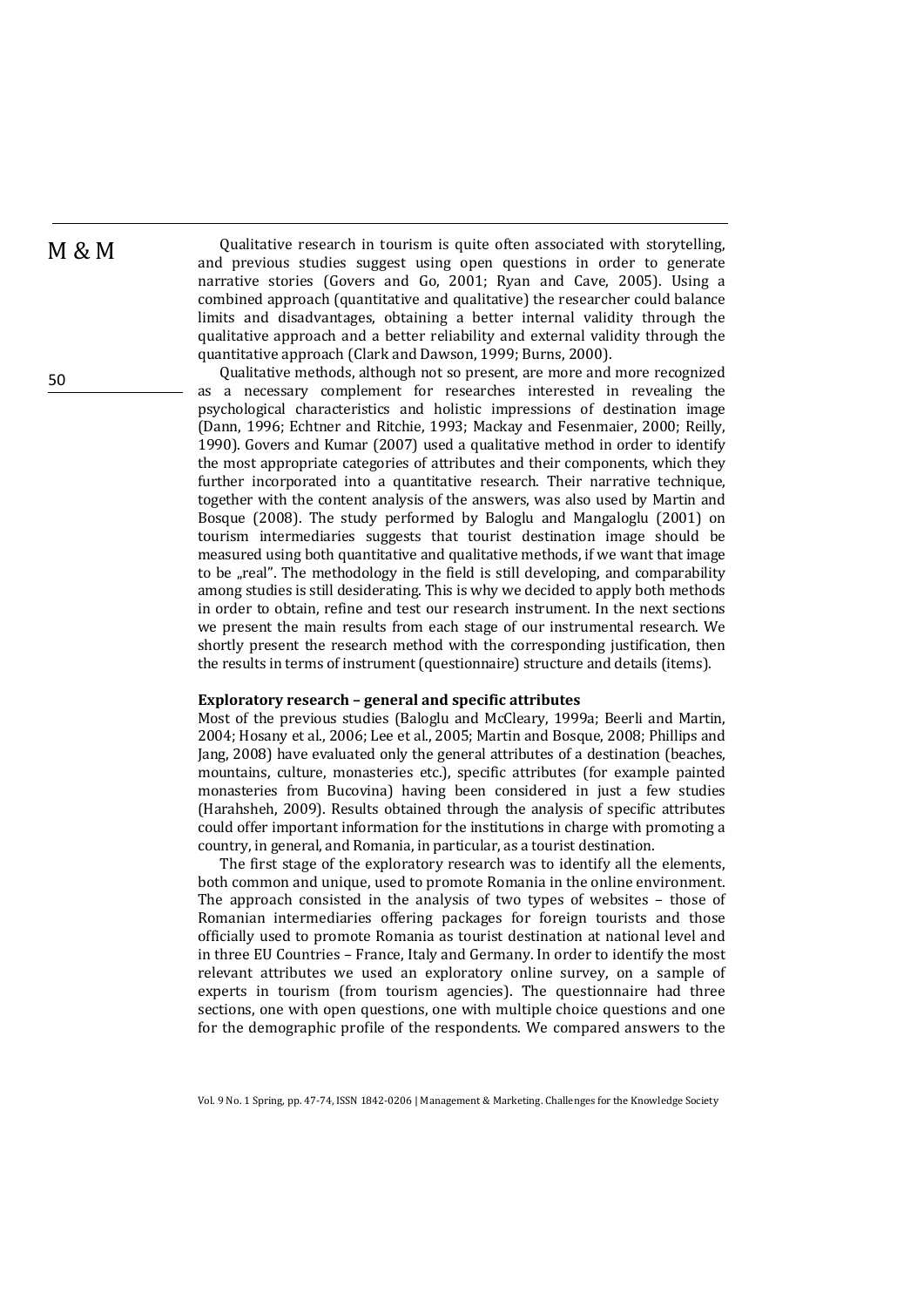open questions to those from the multiple choice questions (which used items from previous studies).

The list of websites included in the analysis was obtained by accessing the results from the first page of Google, after the interrogation "*travel agency Romania*". These links are relevant, considering the fact that the largest number of link clicks is obtained when those links are among the first 10 results (first page) - 94% from the total users (Granka et al., 2004). From the official website of Romania as tourist destination (www.romaniatourism.com) we obtained addresses of similar websites promoting Romania from Germany, Italy and France. Using results from a previous study that realized a content analysis of Romania's image (Vicol and Spiridon, 2010), starting with the interrogation "Romania tourism", we generated a list of 3187 expressions. From this list we selected 115 expressions based on the existence of the key words "travel", "tour", "tourism", "tourists", "tourist attraction", "travel agency", "travel guide", "tourist guide". This short list of 115 key words was used to generate lists of websites - a number of 2186 addresses. From these we selected 9 websites, those that obtained more than 1% from the results offered by Google in the first two pages. From these, 3 cases were eliminated because they did not have an English option, thus resulting the list of 6 analyzed websites (Table 1).

**Table 1.** *List of websites obtained through the Google interrogation*

| Website                | Frequency from 115 key words<br>interrogations | Percentage from total<br>results |
|------------------------|------------------------------------------------|----------------------------------|
| www.romaniatourism.com | 98%                                            | 4.5%                             |
| www.wordtravels.com    | 48%                                            | 2.2%                             |
| www.deltatravel.ro     | 42%                                            | 1.9%                             |
| www.rotravel.com       | 39%                                            | 1.8%                             |
| www.infohub.com        | 38%                                            | 1.7%                             |
| www.tripadvisor.com    | 23%                                            | 1.1%                             |

We analyzed all tourism packages and destinations, obtaining two lists of attributes - general and specific ones. Based on these two lists we created the multiple choice items for our exploratory survey questionnaire (Table 2 and Table 3).

| Archeology                     | Shopping            | Thematic parks |
|--------------------------------|---------------------|----------------|
| Architecture                   | Festivals, concerts | Fishing        |
| Art and handicrafts            | Folklore            | Caves          |
| <b>Traditional cuisine</b>     | Golf                | <b>Beaches</b> |
| Horse riding                   | Legends             | Rafting        |
| Climbing and walking           | Religion            | Ski            |
| Casinos                        | Motorcycling        | Wood sculpture |
| Cvclism                        | <b>Mountains</b>    | Lifestvle      |
| Historical buildings/Monuments | <b>Museums</b>      | Huntina        |
| Cruises                        | Off-road            |                |
| Culture                        | Nightlife           |                |

Vol. 9 No. 1 Spring, pp. 47-74, ISSN 1842-0206 | Management & Marketing. Challenges for the Knowledge Society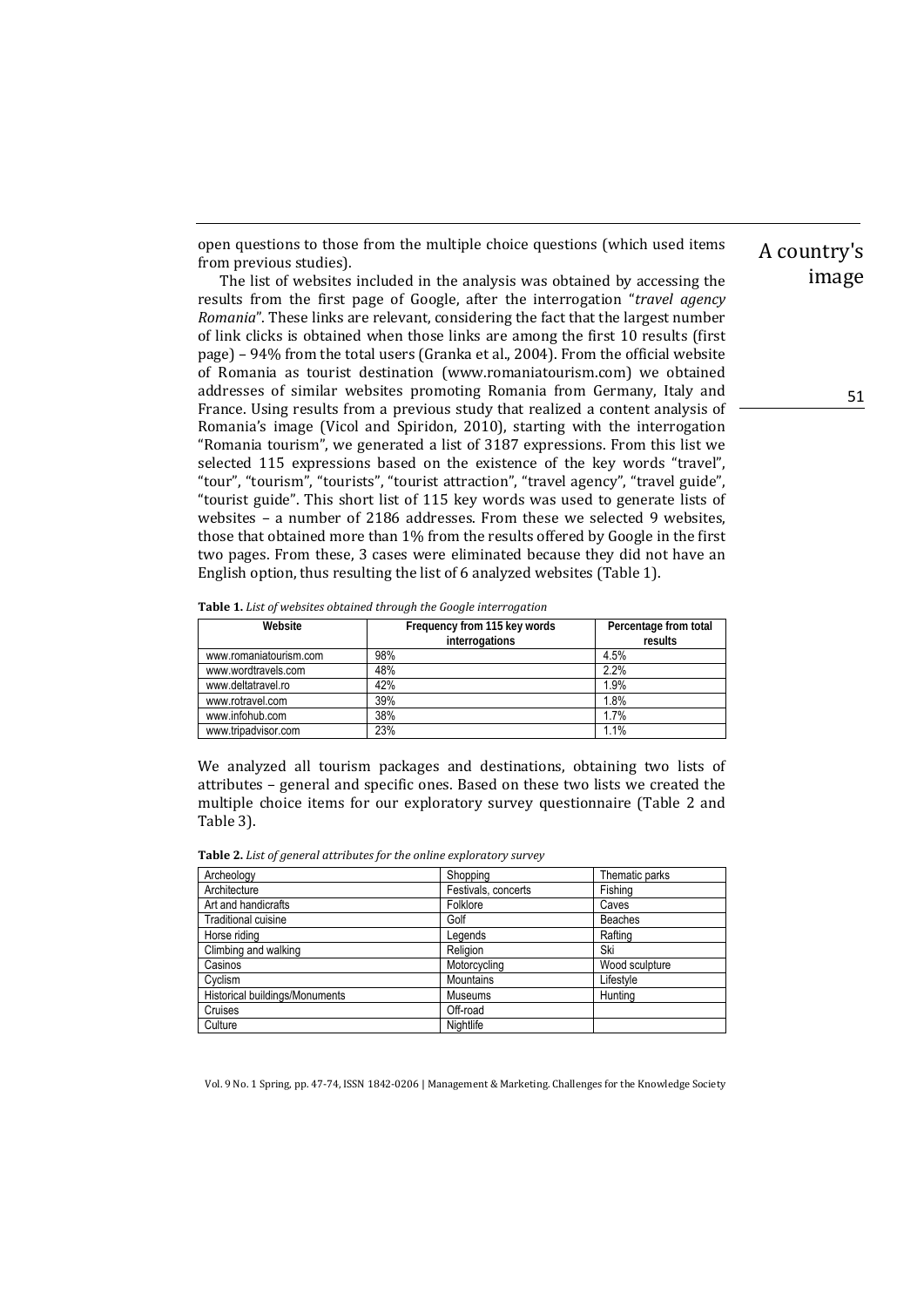M & M **Table 3.** *List of specific attributes for the online exploratory survey*

| Dracula/Bran Castle                      | Medieval towns                   |
|------------------------------------------|----------------------------------|
| Peles and Pelisor Castles                | Parliament/Ceausescu palace      |
| Danube Delta                             | <b>UNESCO patrimony</b>          |
| George Enescu festival                   | Wineries and traditional cuisine |
| Ovidiu's island and Sf. Andrei monastery | Archeological sites Transylvania |
| Monasteries from Bucovina                | <b>Black Sea resorts</b>         |
| Mocănita train                           | Spa/Balneo/Thermal resorts       |
| Monuments of Constantin Brâncusi         | Muddy volcanoes                  |
| Carpathian mountains                     |                                  |

## **Sample and design for the exploratory research**

We downloaded a list of approximately 3000 travel intermediaries from the website of the Ministry of Regional Development and Tourism (all licensed companies, active or not) and confronted it with the list of active members of the National Association of Travel Agencies from Romania (ANAT). This is how we obtained a list of 797 intermediaries with the corresponding e-mail addresses, and this was our sample. We used SurveyGizmo.com in 4 stages, with one initial e-mail (20.12.2011) and 3 follow-up e-mails (12.01.2012, 16.01.2012, 20.01.2012). From 797 sent e-mails, 141 turned out to be incorrect addresses, which gave us just 656 e-mails really sent. The total response rate was 17.84% (117 responses, both complete and partial), and the rate of complete responses was of 9.15% (60 responses).

We used two forms of our exploratory questionnaire, one for intermediaries offering tourist packages for Romania (questionnaire A, 12 questions) and one for intermediaries not offering such packages (questionnaire B, 9 questions). The two groups were filtered through an initial question and then the Survey Gizmo program separated their answering path. For group A we had three open questions, concerning the main Romanian attractions promoted, the most visited attractions from their offer and the attractions perceived as less promoted for foreign tourists. For group B, only perceptions about the most promoted attractions were registered. As multiple choice questions we used items/attributes obtained from the analysis of travel websites. The aim was to elicit all potential general and specific attributes for Romania.

#### **Qualitative analysis of data collected through the exploratory research**

We used content analysis for interpreting the collected qualitative data (answers to the open questions). For the data coding we used the *emergent coding method* (Haney et al., 1998). We first examined all the responses, individually (two different investigators), and obtained two separate lists of codes. Then, we obtained a common list, through a process of comparison and unification of previous lists. As a final step, we coded (using the common list of codes) all answers (texts). Responses were classified into general and specific items. The number of entries of every code and the context in which the code appeared was then checked again, in order to validate inferences, and we also checked the inter-rater coding reliability (Neuman, 2003). We used WordStat 6.1.4 (trial) and obtained a reliability level of 98%. Based on the classification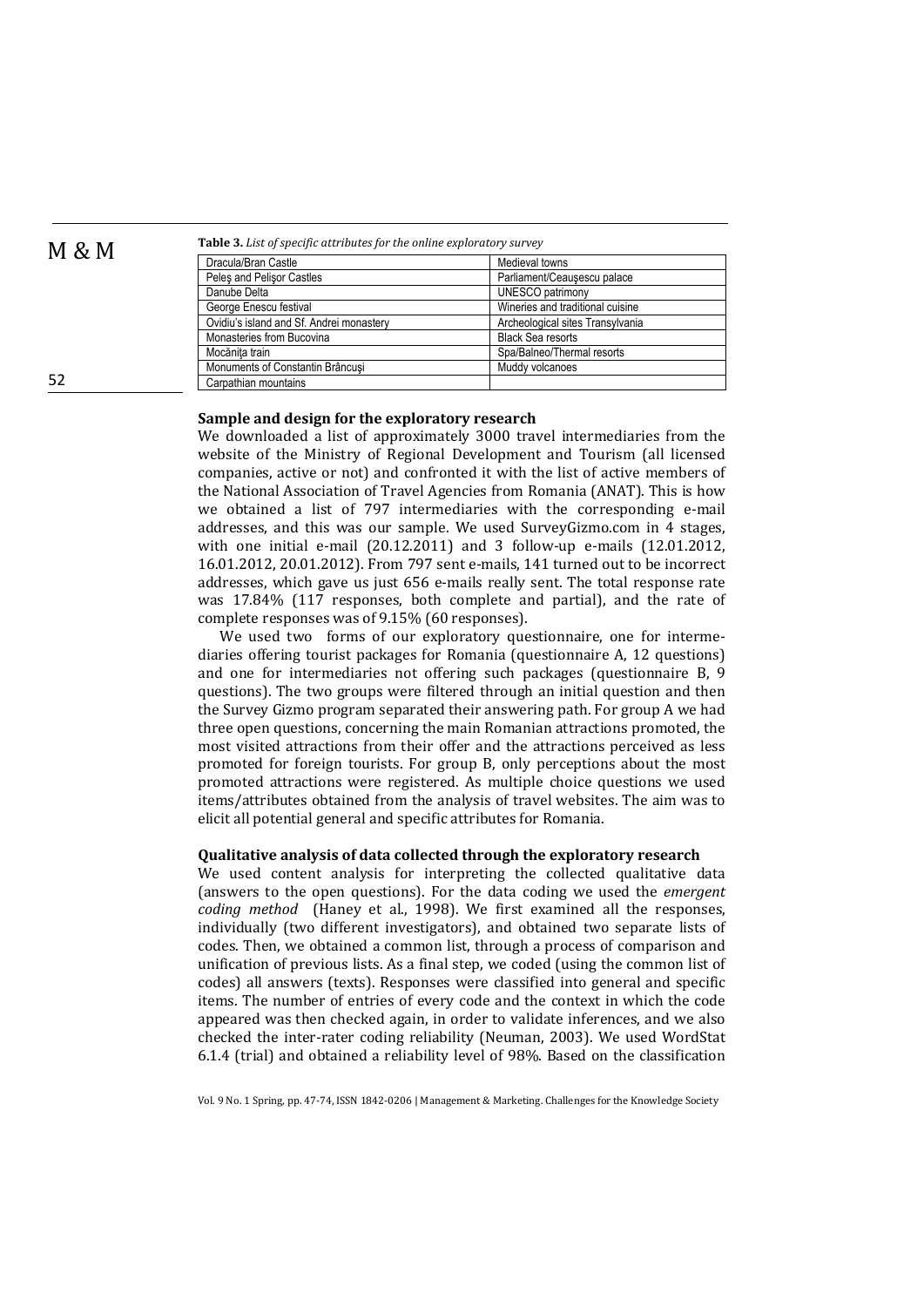realized by Beerli and Martin (2004), the items we obtained were grouped in *general attributes* and *specific attributes*. Group B was eliminated from the analysis because of the small number of respondents  $(12)$ .

### *General attributes selection process*

A comparative analysis on responses of three open questions (1, 2 and 5 from questionnaire A) was made. From the responses to the fifth question, the following attributes were selected: Historical buildings/Monuments, Mountains, Museums, Culture, Religion, Traditional cuisine, Handmade Art, Folklore, and Architecture. The selection was made based on the fact that this first 9 attributes cumulate  $55\%$  of total items, while the rest of the items are included in the last 22 attributes.

From the first and second questions (open ended questions, questionnaire A) we selected the first 6 of each attributes that cumulate 82% from the total items of first question, and 90% from total items of the second question. The 6 attributes obtained out of both questions are the same, meaning that we have a list of 6 attributes from the open questions that is compared with the list of 9 attributes from the closed question. Attributes *Cities* and *Regions* were eliminated from the final list because of their lack of specificity, and attributes *Religion* and *Mountains* were found in both final lists. The resulting list of attributes is presented in Table 4.

| No             | General attractions - group A<br>Number         |            | Percent      | Percent from answers |  |
|----------------|-------------------------------------------------|------------|--------------|----------------------|--|
|                |                                                 |            | %            | %                    |  |
| 1              | Historical buildings/Monuments                  | 40         | 6.80         | 83.33                |  |
| $\overline{2}$ | <b>Mountains</b>                                | 38         | 6.46         | 79.17                |  |
| 3              | <b>Museums</b>                                  | 37         | 6.29         | 77.08                |  |
| 4              | Culture                                         | 36         | 6.12         | 75.00                |  |
| 5              | Handmade Art                                    | 35         | 5.95         | 72.92                |  |
| 6              | Traditional cuisine                             | 35         | 5.95         | 72.92                |  |
| 7              | Religion                                        | 35         | 5.95         | 72.92                |  |
| 8              | Architecture                                    | 33         | 5.61         | 68.75                |  |
| 9              | Folklore                                        | 33<br>5.61 |              | 68.75                |  |
|                | <b>Total</b>                                    |            | 54.76        |                      |  |
|                | General attributes from open - ended question 1 |            |              |                      |  |
| 1              | <b>Castles and Fortresses</b>                   | 29         | 13.30        | 76.32                |  |
| $\overline{2}$ | Religion                                        | 22         | 10.09        | 57.89                |  |
| 3              | Delta                                           | 22         | 10.09        | 57.89                |  |
| 4              | <b>Mountains</b>                                | 17         | 7.8<br>44.74 |                      |  |
|                | 41.28<br>Total                                  |            |              |                      |  |
|                | General attributes from open - ended question 2 |            |              |                      |  |
| 1              | <b>Castles and Fortresses</b>                   | 19         | 13.29        | 39.58                |  |
| 2              | Religion                                        | 13         | 9.09         | 27.08                |  |
| 3              | <b>Mountains</b>                                | 11         | 7.69         | 22.92                |  |
| 4              | Delta                                           | 11         | 7.69         | 22.92                |  |
|                | Total                                           |            | 37.76        |                      |  |

**Table 4.** *General attributes obtained through exploratory research*

Vol. 9 No. 1 Spring, pp. 47-74, ISSN 1842-0206 | Management & Marketing. Challenges for the Knowledge Society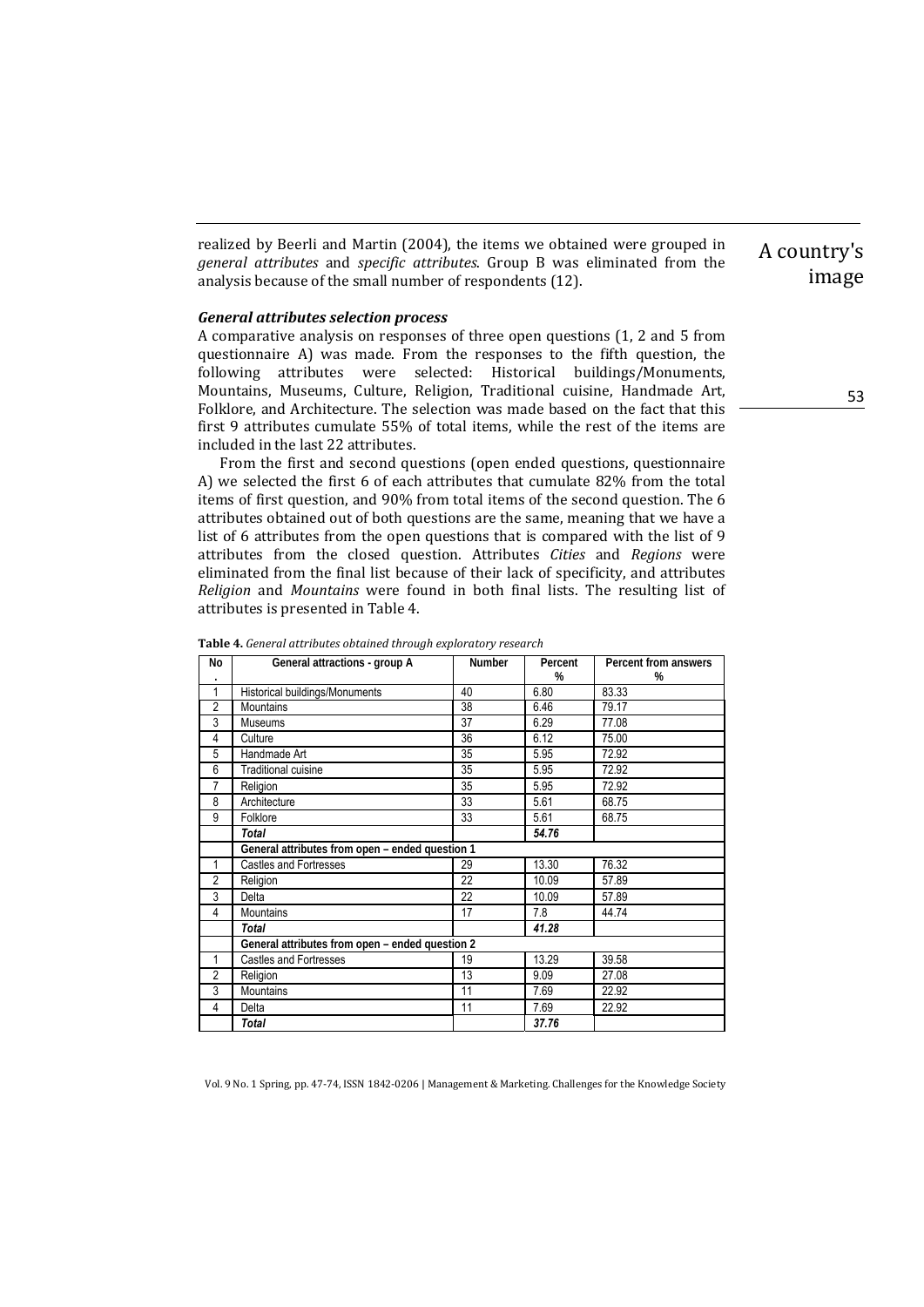| M & M | Because of their similarity, the possibility of overlapping meanings for two of<br>the attributes - Castles and Fortresses and Historic buildings/Monuments - was<br>verified in SPSS:                                                                                                                                                                                  |
|-------|-------------------------------------------------------------------------------------------------------------------------------------------------------------------------------------------------------------------------------------------------------------------------------------------------------------------------------------------------------------------------|
|       | we identified all respondents that selected Bran Castle and Peles and Pelisor<br>Castle on question 6 and<br>the respondents that listed items included in Castles and Fortresses attribute<br>(from open ended question).                                                                                                                                              |
| 54    | Using cross tabulation analyses we found that:<br>٠<br>80% selected the attribute Historic buildings/Monuments from the 48<br>٠<br>respondents of group A (question 6)<br>100% respondents that selected Historic buildings/Monuments selected also<br>٠<br>items with Bran Castle code (1 and 2 open ended questions) - specific<br>expression.                        |
|       | 100% respondents that selected Historic buildings/Monuments selected also<br>٠<br>items with Peles Castle code (1 and 2 open ended questions) specific<br>expression.<br>all 3 items from the general expression code "Castles" were given by<br>٠<br>respondents which selected Historic buildings/Monuments (open ended<br>question 1)                                |
|       | all items included in general code "Castles" are given by respondents which<br>$\blacksquare$<br>selected Historic buildings/Monuments attribute. - general expression<br>(question 1)<br>100% of items from code Fortresses and fortified churches in Transylvania<br>٠<br>were mentioned by respondents which selected the attribute Historic<br>buildings/Monuments. |
|       | Based on this analysis we can say that the 3 specific attributes: Bran Castle,<br>Peles Castle and Fortresses and fortified churches in Transylvania are<br>associated with the general attribute Historic buildings/Monuments, which was<br>recoded in Historic buildings/Castles/Fortresses.                                                                          |

The final list of general attributes selected for the analysis is presented in Table 5.

| <b>General attributes</b> |                                         |    |                             |  |
|---------------------------|-----------------------------------------|----|-----------------------------|--|
|                           | Historical monuments/Castles/Fortresses |    | Gastronomy/Cuisine          |  |
|                           | Mountains                               |    | Religious sites/Monasteries |  |
|                           | Museums                                 |    | Architecture                |  |
|                           | Culture                                 |    | Folklore                    |  |
|                           | Handicraft                              | 10 | Delta                       |  |

**Table 5.** *General Attributes selected for analysis*

# *The selection process of specific attributes*

To select specific attributes we used a graphic form of the responses, having as criterion the percentage of occurrence for each attribute in the total number of responses. As a result we obtained three comparable lists of attributes. The analysis included the results of open ended questions 1 and 2 and the closed question 6. The final list of attributes included those that have appeared in all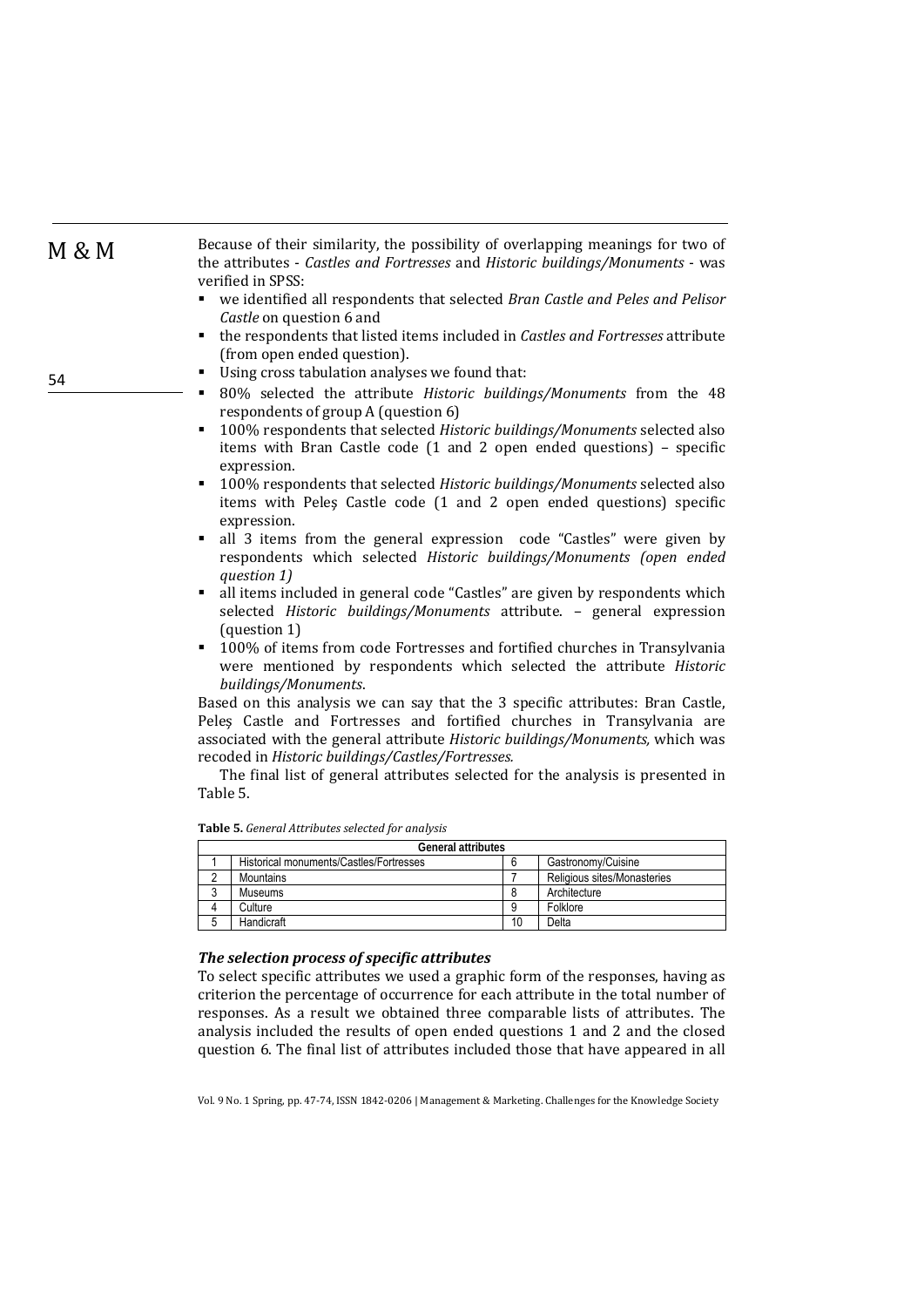three lists or in the answer options for question six, and in at least one of the lists resulting from open ended questions. The attributes obtained are shown in Table 6. Attributes that refer to historical cities and regions of the country were excluded from the analysis, as in the case of general attributes.

#### **Table 6.** *Final list of specific attributes*

|   | Final list of specific attributes |  |  |
|---|-----------------------------------|--|--|
|   | Painted Monasteries Bucovina      |  |  |
|   | Bran/Dracula Castle               |  |  |
| 3 | Danube Delta                      |  |  |
|   | SPA/Thermal resorts               |  |  |
| 5 | Peles and Pelisor Castles         |  |  |
| 6 | <b>Black Sea Resorts</b>          |  |  |
|   | <b>Medieval Towns</b>             |  |  |
| 8 | Fortresses from Transylvania      |  |  |

The *Medieval Cities* attribute was introduced in the encoding items phase, in the general expressions category (code medieval towns and cities), because it includes a number of cities (Bistrita, Brasov, Clui-Napoca, Medias, Sebes, Sibiu and Sighisoara) promoted under this name (Medieval Cities) on the website www.romaniatourism.com/medieval-towns.html and it is considered a general attribute. This information is relevant because the website appears with a frequency of 98%, following the interrogation of the search engine using 115 keywords realized in the Vicol and Spiridon (2010) study. This classification is very common and, although the attribute is not in the list of specific attributes from the open ended questions (due to the encoding method), because it appears in items of both open ended questions 7 and 3 times, we decided to include the attribute Medieval Cities in the final list of specific attributes.

The *Carpathian Mountains* attribute is on the 7th place in rank classification and the 4th place in the evaluation based on the percentage of responses of the 6th question. This attribute appears just one time in open ended question 1 and 2 times in the second open ended question. On the other hand, most references were made to the general attribute *Mountains*, which is included in the final list of general attributes; therefore this attribute was not included in the final list of specific attributes.

The *UNESCO Heritage Areas* attribute is ranked 6th in both classifications made for question 6, but it was not mentioned in the answers to any of the open ended questions. To check the frequency of occurrence on the websites that promote Romania as a tourist destination, we used the database developed by Vicol and Spiridon (2010). The database contains 548 Word documents that have been processed with the software WordStat. The 3 words phrases were generated and we measured their frequencies. The phrases containing the word "UNESCO" (WORLD HERITAGE UNESCO) was identified in 6.8% of documents with a frequency of occurrence of 62, in 37 cases out of 178 three words phrases identified in total. In comparison with the expressions that are on the first places like: "Hotel in Bucharest" (frequency 706), "Castles and Fortresses" (frequency 487) and "Black Sea Coast" (frequency 355) the

Vol. 9 No. 1 Spring, pp. 47-74, ISSN 1842-0206 | Management & Marketing. Challenges for the Knowledge Society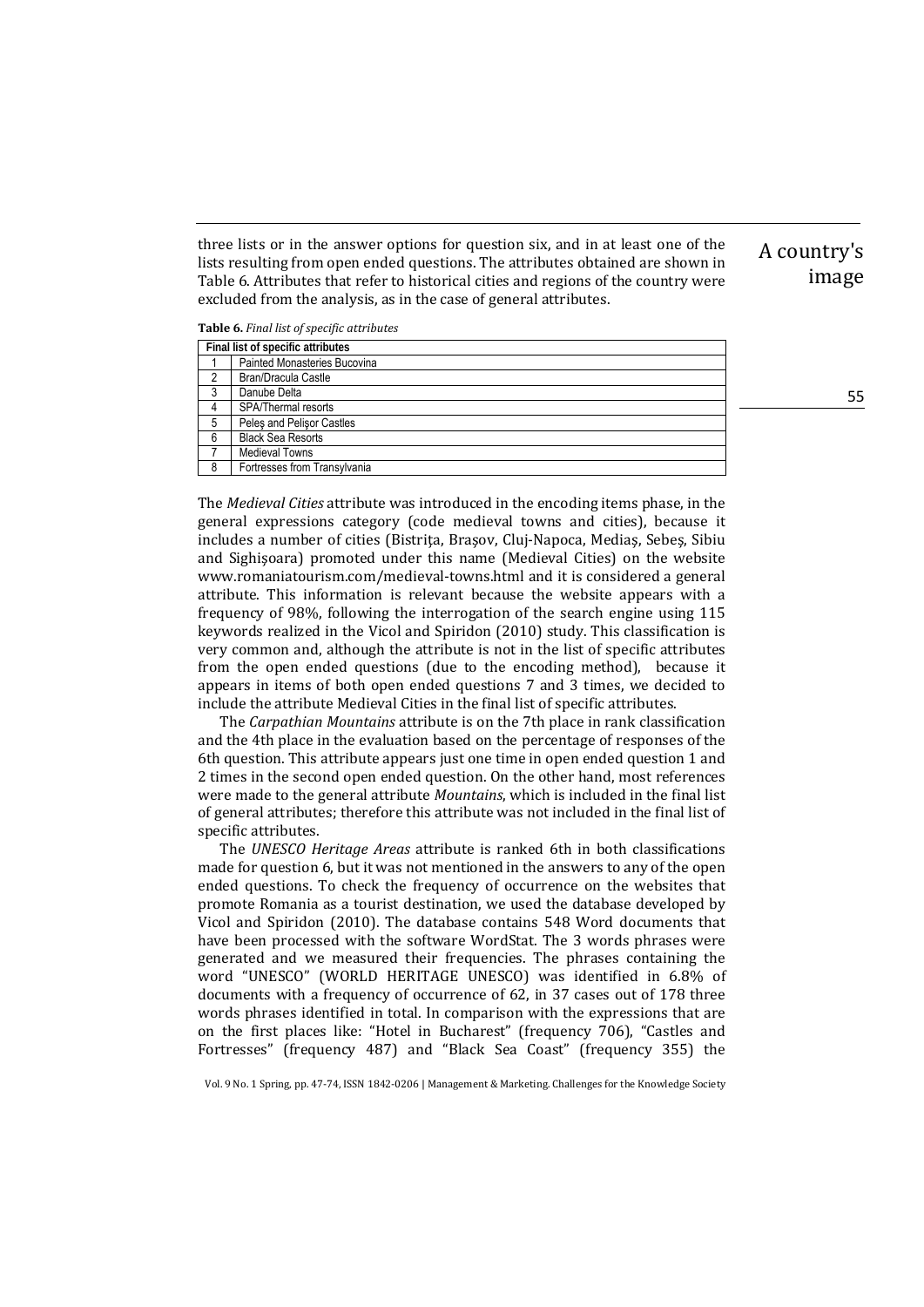$M \& M$  attribute that refers to UNESCO's occurs too rarely in order to be included in specific attributes final list.

> The attribute *House of Parliament/Ceausescu* is placed 8<sup>th</sup> in the ranks top and  $7<sup>th</sup>$  in the top based on the percentages of answers. Two items were identified in open ended questions, one in each of the two questions. Also, the *Palace* of *Parliament* expression was found in 6.8% of documents, with the frequency of occurrence of 69, in 37 cases out of 178 three words phrases. We decided to not include it in the final list of specific attributes.

> The attribute *Vineyards and Traditional Cuisine* is placed 8th (by percent of responses) and 10 (ranks top) and it was not identified as an item in any of the answers of open ended questions. Based on that, we decided not to include it in the final list of specific attributes. The *Constantin Brancusi's Monuments* attribute ranks 14th (ranks top) and 10 (by percent of responses) and it was not identified in any of the answers of open ended questions, so it was decided not to include it in the final list of specific attributes.

> Attributes: *Archaeological Sites, Transylvania, Mocăniţa, George Enescu Festival, Ovidiu's Island and St Andrew's Monastery* and *Mud Volcanoes* are the last placed in responses of closed ended question and they were not mentioned in the answers of open ended questions. As a result, they were excluded from the final list of specific attributes. Although the attribute *Archaeological Sites Transylvania* was excluded from the final list, in the answers of open ended questions there is another attribute that refers to the region of Transylvania -*Cities and Fortified Churches from Transylvania*. It occupies 7th place in both classifications of results of first and second open ended questions, and we decided to include it in the list of specific attributes. The last attributes were excluded from the final list: *Wooden Churches of Maramureş* and *Moldova's*  $Monasteries.$

> In conclusion, the final list of attributes of Romania as a tourist destination, obtained from exploratory research includes: 27 general attributes (10 general attributes added to the 17 selected in the process of review of literature) and 8 specific attributes.

### **The design of the measuring instrument for the final research**

Based on the specific and general list of attributes obtained from the exploratory research and after the literature review process, we built the measurement instrument for the tourist destination image. The instrument was developed in English in order to facilitate the translation process into other languages, depending on the tourists' source country (we used German, Italian and French). The instrument was divided into 4 sections  $(A \text{ to } E)$ . Section A contains two questions: the first aims to identify visitors and non-visitors and the second question aims to identify the type of visit that respondents had. The open question from Section B was used to identify the first attribute/words coming to the respondents' mind when asked about Romania as a tourist destination. This was adapted from Baloglu and Mangaloglu (2001). In their study, respondents listed the first 3 adjectives or nouns that came to their mind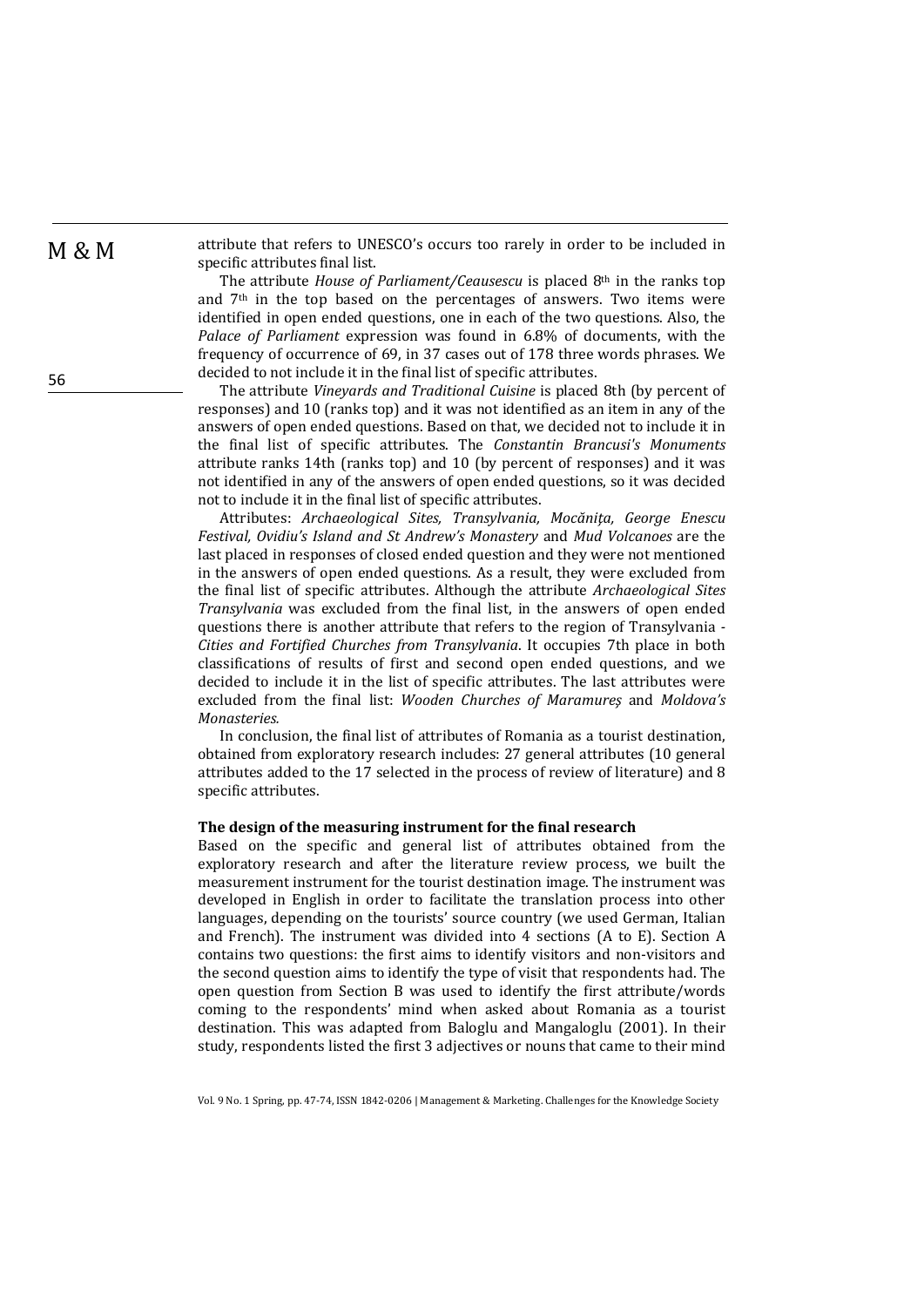when thinking of a certain tourist destination. Section  $C$  is divided into three subsections: Section C1a operationalizes cognitive image, Section C1b assesses respondents' familiarity with specific attributes, Section C2 includes items measuring affective and conative image and section C3 operationalizes the conative component of image "intention to recommend". Section D includes 4 questions that aimed to identify: the main competitors of Romania as a tourist destination, familiarity and attractiveness of the destination and the overall image. The last part of the questionnaire  $(Section E)$  includes questions meant to identify the demographic profile of respondents and the type of company in which they work.

### *Cognitive component of tourist destination image (TDI)*

The cognitive component of TDI is measured by the general attributes resulting from the exploratory research and literature review and is operationalized in Section C1a of the questionnaire. In Section C1b we evaluated the intermediaries' familiarity with the specific attributes. We used a total of 27 items to measure the cognitive component and 8 items to measure familiarity with specific attractions. The items selected to measure the cognitive dimension were classified into five categories: *infrastructure, socio‐political environment, natural environment, general attractions* (culture, history and art), and *price-quality ratio*. A number of 3 to 14 items were assigned to each of the five categories, based on previous studies (Obenour, 2005; Calatone et al., 1989; Chen and Hsu, 2000; Alcaniz et al., 2009; Baloglu and Mangaloglu, 2001; Pike and Ryan, 2004; Baloglu and McCleary, 1999a; Pike, 2003; Beerli and Martin, 2004; Lee et al., 2005; Byon and Zhang, 2010; Hui and Wan, 2003; Echtner and Ritchie, 1991). In Table  $7$  we present the  $5$  categories with the assigned items.

|    | Value for money                         | Price-quality ratio        |  |
|----|-----------------------------------------|----------------------------|--|
| 2  | Costs/price levels                      | (Value for money)          |  |
| 3  | Quality of services                     |                            |  |
| 4  | Infrastructure/transportation           | Infrastructure             |  |
| 5  | Access to destination/accessibility     |                            |  |
| 6  | Tourist information                     |                            |  |
| 7  | Suitable accommodations                 |                            |  |
| 8  | Scenery                                 |                            |  |
| 9  | Climate                                 | <b>Natural Environment</b> |  |
| 10 | <b>Cleanliness</b>                      |                            |  |
| 11 | Overcrowding                            |                            |  |
| 12 | Air and noise pollution                 |                            |  |
| 13 | Historical monuments/Castles/Fortresses |                            |  |
| 14 | <b>Mountains</b>                        | <b>Attractions</b>         |  |
| 15 | <b>Museums</b>                          | (culture, history and art) |  |
| 16 | Culture                                 |                            |  |
| 17 | Handicraft                              |                            |  |
| 18 | Gastronomy/Cuisine                      |                            |  |
| 19 | Religious sites/Monasteries             |                            |  |

**Table 7.** *Cognitive image items*

Vol. 9 No. 1 Spring, pp. 47-74, ISSN 1842-0206 | Management & Marketing. Challenges for the Knowledge Society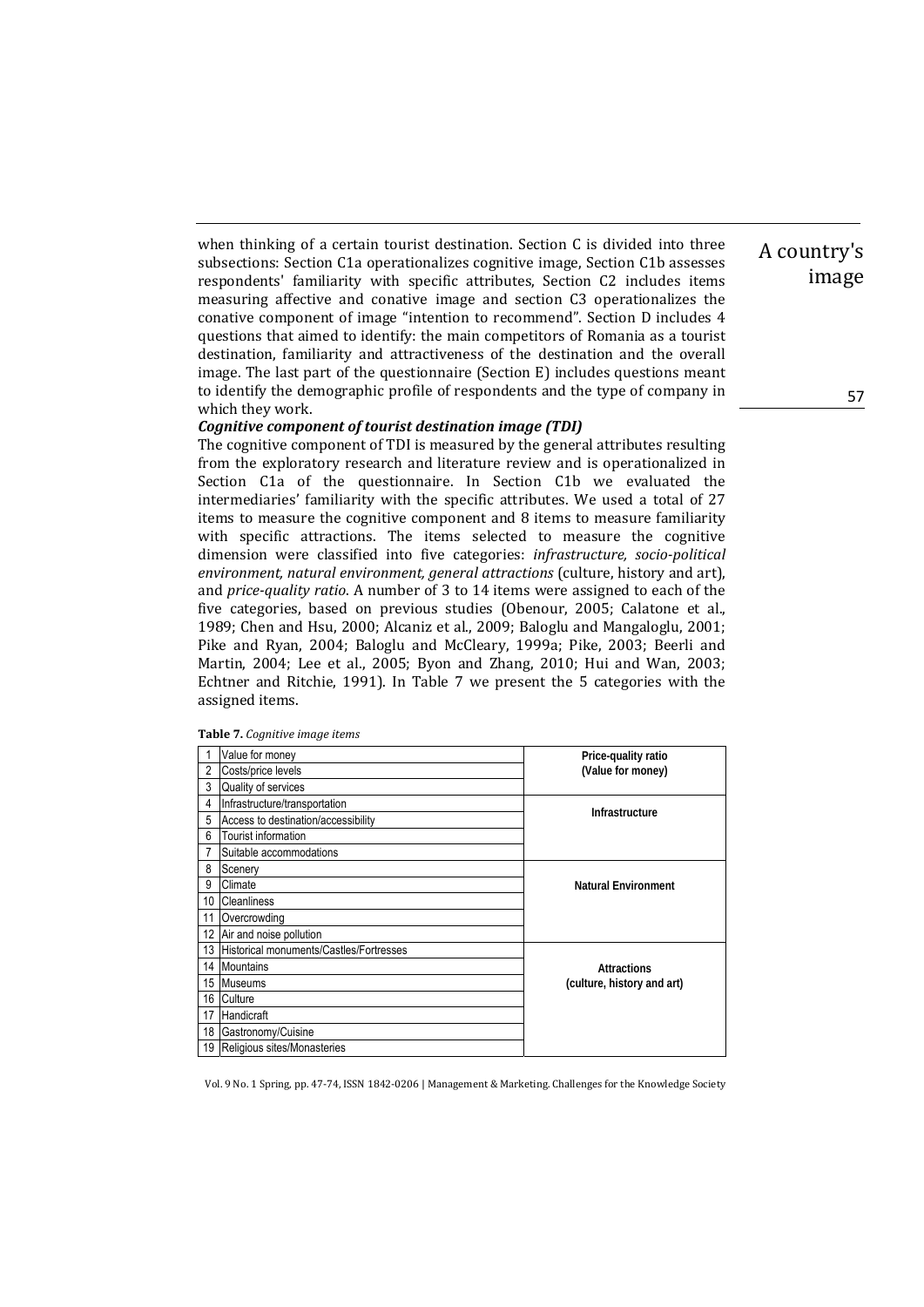| M<br>Μ |
|--------|
|--------|

| M & M | 20 Architecture         |                                  |
|-------|-------------------------|----------------------------------|
|       | 21 Folklore             |                                  |
|       | 22 Delta                |                                  |
|       | 23 Personal safety      |                                  |
|       | 24 People /Hospitality  | Social and political environment |
|       | 25 Language barriers    |                                  |
|       | 26 Political stability  |                                  |
|       | 27 Economic development |                                  |

58

We used semantic differential scales with values from 1 to 7, where  $1 -$ "offers very little" and  $7$  - "offers a lot" to measure the 27 items of Section C1. In addition, to avoid errors in measuring non-responses, 2 other options were added: *I don't know* and *I do not want to answer* (Aish and Joereskog, 1990). The category *Specific attractions / landmarks* include items used to measure familiarity, in C1b section of the questionnaire, identified by exploratory research. The eight items are shown in Table 8 and are operationalized using semantic-differential scales with values from 1 to 7, where  $1 - \text{``not at all}$ familiar" and  $7 -$  "very familiar" and the 2 non response options.

**Table 8.** *Familiarity items – Specific attractions category*

| Painted Monasteries Bucovina |                      |
|------------------------------|----------------------|
| Bran/Dracula Castle          |                      |
| Danube Delta                 |                      |
| <b>SPA/Thermal resorts</b>   | Specific attractions |
| Peles and Pelisor Castles    |                      |
| <b>Black Sea Resorts</b>     |                      |
| <b>Medieval Towns</b>        |                      |
| Fortresses from Transylvania |                      |

#### *Affective component of TDI*

We used the bipolar semantic differential scale to measure the affective component of image defined in previous studies (Baloglu and Brinberg, 1997; Baloglu and Mangaloglu, 2001; Pike and Ryan, 2004; Martin and Bosque, 2007; Lee et al., 2005; Hosany et al., 2006) as follows: *Unpleasant – Pleasant, Sleepy*-*Arousing, Distressing – Relaxing, Gloomy‐ Exciting*. The non‐response options were also available.

### *Intention to recommend ‐ conative component of TDI*

Previous studies used a range of 2 to 4 items to identify behavioral intentions (Byon and Zhang, 2010; Castro et al., 2007; Chen and Tsai, 2007; Lee, 2009; Chi and Ou, 2008; Alcaniz et al., 2009). In their study, Byon and Zhang (2010) used for this purpose 4 items: *intent recommendation to family and friends*, *intention to (re)visit*, *saying positive things to other people* and *willingness to participate in* sports competitions. Due to the nature of research, the last item was adapted to our study and transformed into: *intention to recommend Romanian travel packages to customers*. We used a 1‐7 semantic differential scale, with 1 – Definitely not and  $7$  – Definitely yes. The two options of non-responses were also included. The last non response was transformed into "Not sell".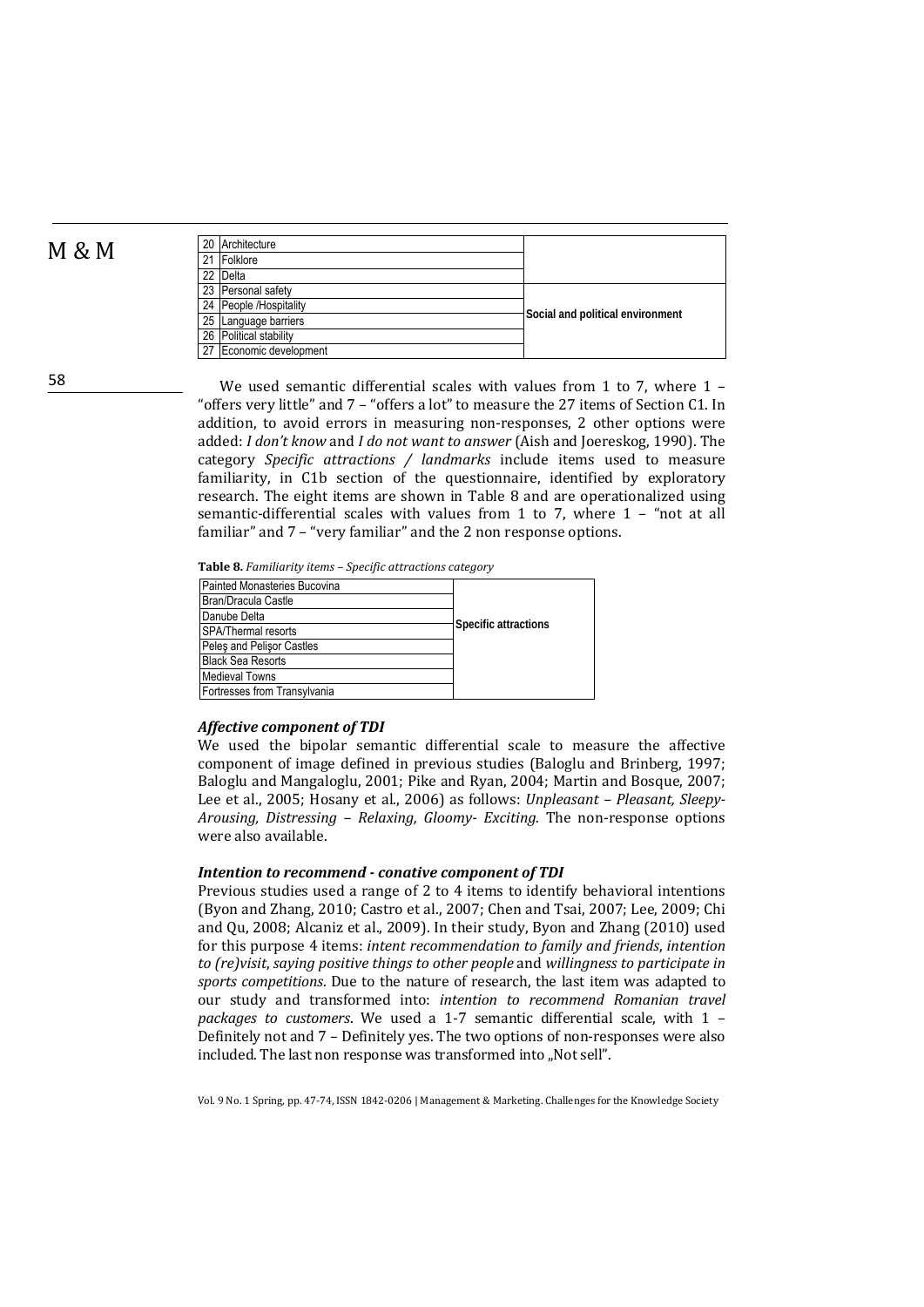In section D of the questionnaire we included four questions: an open ended question that aimed to identify the main competing countries in terms of tourism; a question for measuring the overall image of Romania by using a differential scale with values from 1 to 7 (very negative  $\cdot$  very positive) (Baloglu and McCleary, 1999a; Beerli and Martin, 2004) and two non-response options. Familiarity and attractiveness (Sonmez and Sirakaya, 2002) were operationalized through questions D3 and D4 that used the same differential scale with 7 steps. The last part of the questionnaire aims to identify the respondents' characteristics and the company that they represent: age, sex, name of the company, company's number of employees, time spent in the company (number of years) and their position (president/ general manager, operations manager, consultant, marketing or other), type of agency (tour operator, travel agent or both), depending on the destination company type sold (incoming, outgoing, both).

The last question segmented the sample into two groups: intermediaries who sell packages to Romania and intermediaries who don't offer such packages. This way, a comparison was possible between the two sub-samples.

#### *Questionnaire testing on experts – content validity*

To test the content validity of the instrument that measures TDI, we used a sample of four travel experts: three professors from the University of Al.I. Cuza and one expert in tourism (responsible for promoting Romania as a touristic destination). Content validity was performed on each item and on the overall scale. *Relevance* and *clarity* were tested and measured on a 4-point Likert scale (Lynn, 1986; Waltz et al., 1991) presented in Table 9.

|  | <b>Table 9.</b> Relevance and clarity scale |  |
|--|---------------------------------------------|--|
|--|---------------------------------------------|--|

| Relevance        | 1=irrelevant | 2= needs revision | 3=relevant with small<br>changes          | 4=very relevant | Grade: |
|------------------|--------------|-------------------|-------------------------------------------|-----------------|--------|
| <i>Comments:</i> |              |                   |                                           |                 |        |
| Clarity          | 1=Unclear    | 2= needs revision | 3=clear with small changes   4=very clear |                 | Grade: |
| Comments:        |              |                   |                                           |                 |        |

Literature provides four kappa indicators for statistical analysis of nominal agreement between more than two experts (Warrens, 2010). Light and Hubert's indicators are multi-expert version of Cohen's indicator for two experts and Fleiss's indicator is an extension of Scott's *pi* indicator for more than two experts. Finally, *S* indicator proposed by Randolph is a generalization of Bennett et al. (1954)'s indicator for more than two experts. Assuming that all the experts assigned a minimum proportion of responses for each category, Warrens (2010) compares the four indicators and demonstrates the mathematical superiority of the Randolph S indicator. Specifically, Warrens (2010) shows that Fleiss's indicator is lower than Hubert and Randolph's indicators, and that Randolph's indicator is superior to Hubert and Light's indicators. 

Vol. 9 No. 1 Spring, pp. 47-74, ISSN 1842-0206 | Management & Marketing. Challenges for the Knowledge Society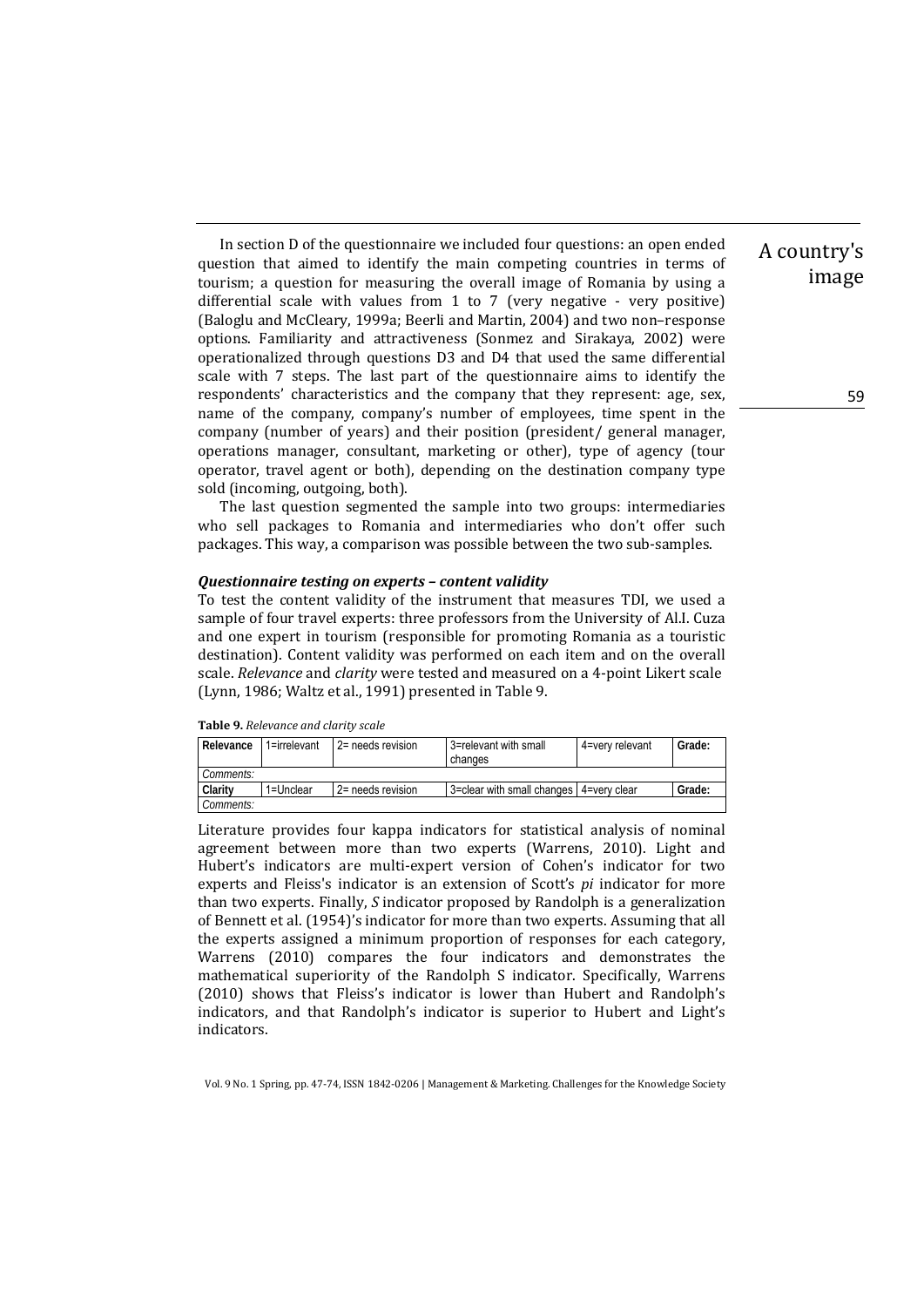M & M The four indicators presented above are classified into two categories: *kappa indicators with fixed marginal values* and *kappa indicators with free marginal values*. The difference between them is given by the way items are assigned to categories, in our case, grades assigning. Indicators with free marginal values are used in cases where experts must not assign a fixed number of items/cases to a category. Indicators with fixed marginal values are used in opposite cases.

> In our case the agreement between experts was measured using the *kappa indicators with free marginal values* category. Bennett et al. (1954) proposed *S* indicator, which adjusts the level of agreement between the two experts to fit it with the agreement expected by chance.  $S$  indicator is making the adjustment based on the number of categories included in the analysis. Bennett indicator calculation formula is:

$$
S = \frac{qP_a - 1}{q - 1}
$$
 (1), where:

*q* = number of categories;

 $P_a$  = proportion of agreement between the experts calculated by the formula:

$$
P_a = \frac{1}{nr(r-1)} \Bigl( \sum n_{ij}^2 - nr \Bigr) \, (2)
$$

 $n =$  number of items/cases;

 $n_{ij}$  = number of responses in each cell of the table resulting from the answers (for item i and category j), and

 $r =$  number of experts.

The premise on which Bennett indicator is built is that the probability of agreement by chance is *q*  $\frac{1}{n}$  when  $P_a$  is equal with *q*  $\frac{1}{s}$ , *S* = 0 which indicates that the observed agreement is greater than chance agreement. Indicator S can take values between  $-1$  and 1. Values below 0 show that observed agreement is smaller than the agreement expected by chance, and values greater than 0 mean that observed agreement is higher than the one expected just by chance.

S indicator depends only on constant values of *q*  $\frac{1}{s}$  and  $P_a$ , so, the value of S is

not influenced by variation in the distribution of responses between groups or experts. 

To assess the agreement between more than two experts, Randolph (2005) provides a formula of calculation for S, called multi-expert kappa indicator. The values of this indicator do not vary depending on the symmetry of the marginal distributions, they vary depending on the number of categories included in the analysis; it is used when there are no restrictions on the number of items distributed in each category.

There is no general agreement on the interpretation of S indicator's values. Some lines were drawn by (Landis and Koch, 1977) which mention that:

Vol. 9 No. 1 Spring, pp. 47-74, ISSN 1842-0206 | Management & Marketing. Challenges for the Knowledge Society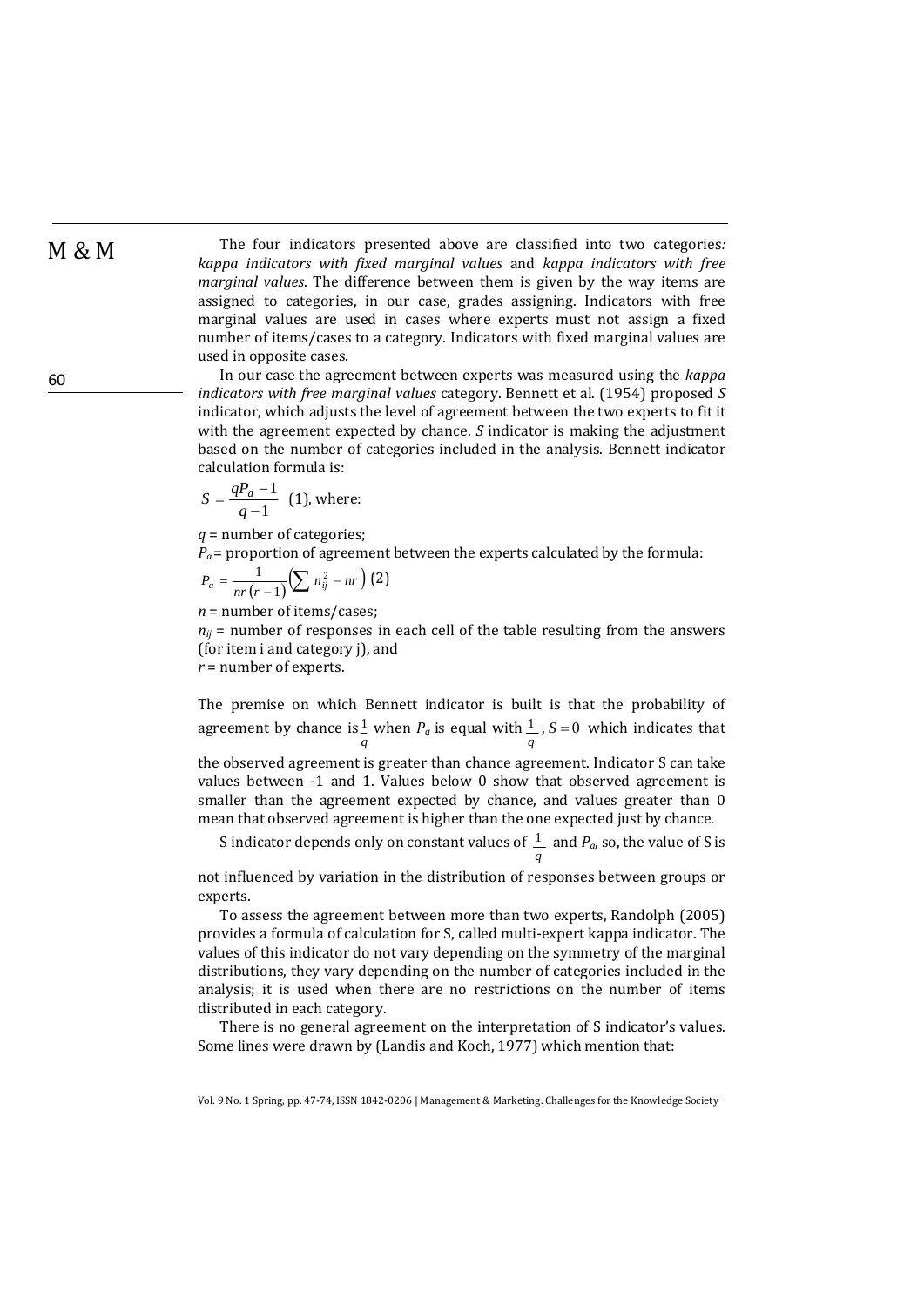- values between -1.0 and 0.0 indicate total disagreement among experts;
- values between 0.01 and 0.2 indicate a very low degree of agreement;
- values between 0.2 and 0.4 indicate a fair agreement, values between 0.41 and 0.6 indicate a moderate agreement;
- values between  $0.61$  and  $0.8$  indicate a substantial agreement;

and values between 0.81 and 1.00 indicate a nearly perfect agreement. This interpretation is not generally regarded as valid because a small number of experts may generate a higher value of the indicator. Randolph (2008) provides an online automatic calculation of his indicator *S*. This calculation was used to analyze the *relevance* and *clarity* of our questionnaire items. For this process all responses were classified by the 4 categories (*Clarity*: unclear, needs revision, clear with slight modifications, very clear and *Relevant*: irrelevant, needs review with minor modifications relevant and very relevant). All four categories were included in the calculation module and we got the following results: agreement indicator on the relevance of items obtained a value of  $0.599209$ , approximated to  $0.60$  and agreement indicator on the clarity of items obtained a value of 0.698416, approximated to 0.70. According to the literature it can be said that the value obtained for relevance of items indicates a moderate degree of agreement among experts, and the value obtained for clarity indicates a substantial degree of agreement.

### *Content validity of scale and items – content validity index*

The next step in verifying the content validity of our instrument was getting the value of the *content validity index (CVI)* (Lynn, 1986). This value measures the "degree to which an instrument contains a set of items suitable for measuring the construct" (Polit and Beck, 2004). From the methodological point of view, researchers (Mastaglia et al., 2003) consider that the process of content validation of an instrument is based on judgment and is composed of two stages: scale development through analysis of previous studies and relevance estimation of its content through assessments made by experts.

Lynn (1986) uses two types of indicators to measure the content validity of a scale: individual item validation indicator (I-CVI) and overall scale validation indicator (S-CVI). Also, it is recommended that 3-10 experts take part to this process and it should be used a Likert scale with 4 values (to avoid neutral responses) (Lynn, 1986). After the data is collected from all the experts, the 4 values scale is transformed into a dichotomous scale, in our case relevant irrelevant, clear - unclear (the values 3 and 4 are converted to 1, which means that the item is considered relevant or clear, and the values 1 and 2 are transformed to 0 which means that the item evaluated is irrelevant or unclear).

Indicator I-CVI is used generally in the review, for reformulation and/or deleting items. If the evaluation is made by more than  $5$  experts, it is recommended to use the value of I-CVI as 1 for every scale item.

Vol. 9 No. 1 Spring, pp. 47-74, ISSN 1842-0206 | Management & Marketing. Challenges for the Knowledge Society There are three methods of calculating the value of  $S - CVI$  indicator. The first method involves calculating the average proportions of relevant items obtained from each expert. The result is denoted by S-CVI/Med. A second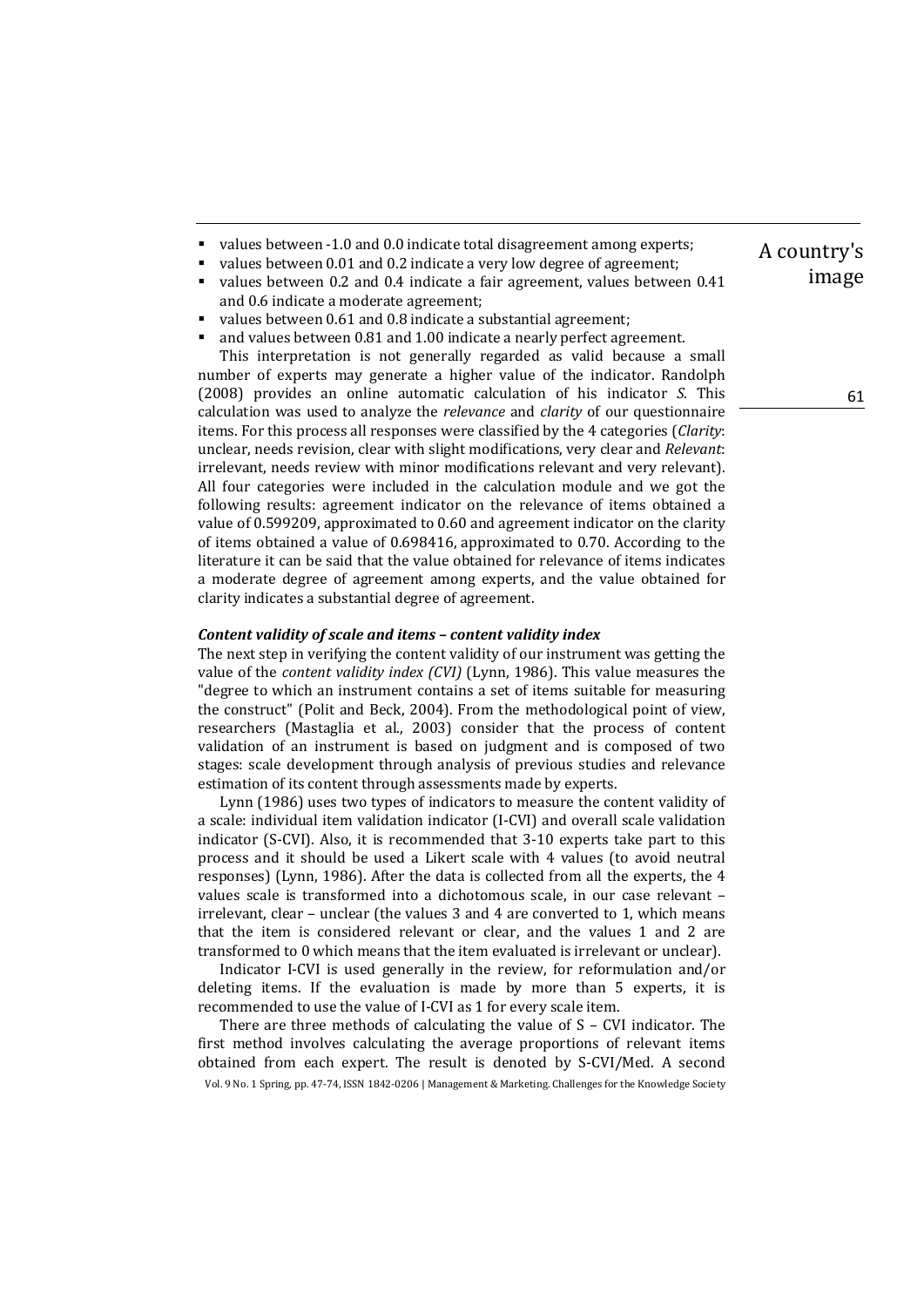62

 $M \& M$  method of calculation involves gathering all the indicators I- CVI and dividing the sum by the total number of items  $(S - CVI/I)$ . The third method involves gathering all relevant responses and dividing by the total number of responses (S- CVI/R). All three methods provide the same values of  $S - CVI$  indicator. Besides these three methods researchers use the method of universal agreement  $(S-CVI/UA)$ , considered the strictest method of assessing content validity of an instrument. This means that a sum of all relevant items is made (all items that have the value of 1of CVI-I) and this is divided by the total number of items. In most cases the amount of S-CVI/UA is less than the S-IVC, and therefore are considered acceptable values greater than 0.70 (Waltz et al., 2005). S-CVI indicator is considered acceptable for values greater than 0.80 (Polit and Beck, 2004), but Waltz et al. (2005) recommended the minimum accepted value to be 0.90.

> For our instrument, the following indicators were calculated: indicators for overall scale by 4 methods, both for clarity and relevance. The results are shown in Table 10, Table 11, Table 12 and Table 13. Some authors offer information on the acceptance level of the indicator, as follows: a 70% indicates a *necessary* agreement between the experts, 80% indicates a *proper* agreement, and 90% can be translated into a *good agreement* between experts (Hartmann, 1977; House et al., 1981). As shown in Table 10, we obtained CVI index values, calculated by the two methods, of  $95\%$  and  $84\%$ . Index value of 0.95 S-CVI / Med indicates a good agreement between the experts in terms of relevance and a value of 0.84 S-CVI/AU-indicates a proper agreement between experts in terms of relevance for the assessed scale.

| Relevance                          |      | Total experts | <b>Total items</b> | Total relevant responses                                                                                       | Total I-CVI = $1$ |
|------------------------------------|------|---------------|--------------------|----------------------------------------------------------------------------------------------------------------|-------------------|
|                                    |      | 380.36        | 53.25              | 213                                                                                                            |                   |
| S-CVI /Med                         | 0.95 |               |                    |                                                                                                                |                   |
| S-CVI/I                            | 0.95 |               |                    |                                                                                                                |                   |
| S-CVI/R                            | 0.95 |               |                    |                                                                                                                |                   |
| S-CVI/AU                           | 0.84 |               |                    |                                                                                                                |                   |
| $C$ $C$ $U$ $I$ $I$ $M$ $\sim$ $J$ |      |               |                    | والمستقطعات ومنتاه المرواني ومرتضي ومستمر ومستحدث والمالي المستما ووالمراقص ومستحدثا والمتاريخ الموالي ستحسنهم |                   |

**Table 10.** *Content validity for relevance*

 $S\text{-CVI}$  / Med – content validity indicator calculated as the average proportion of validity obtained from each expert and divided by the total number of experts.

S-CVI / I - content validity indicator calculated as the sum of I-CVI indicator and divided by the total number of items. 

S-CVI / R -content validity indicator calculated as the sum of all relevant items and divided by the total number of responses.

It CVI / AU – content validity indicator calculated as the sum of value 1 of I -CVI indicator and divided by the total number of items.

The obtained values after measuring the scale clarity are presented in Table 11. The scale index for clarity was calculated, as in the case of relevance, by both mathematical methods and the results are:  $S$  - CVI/med = 0.97 (97 %) and CVI / AU =  $0.89(89\%)$ .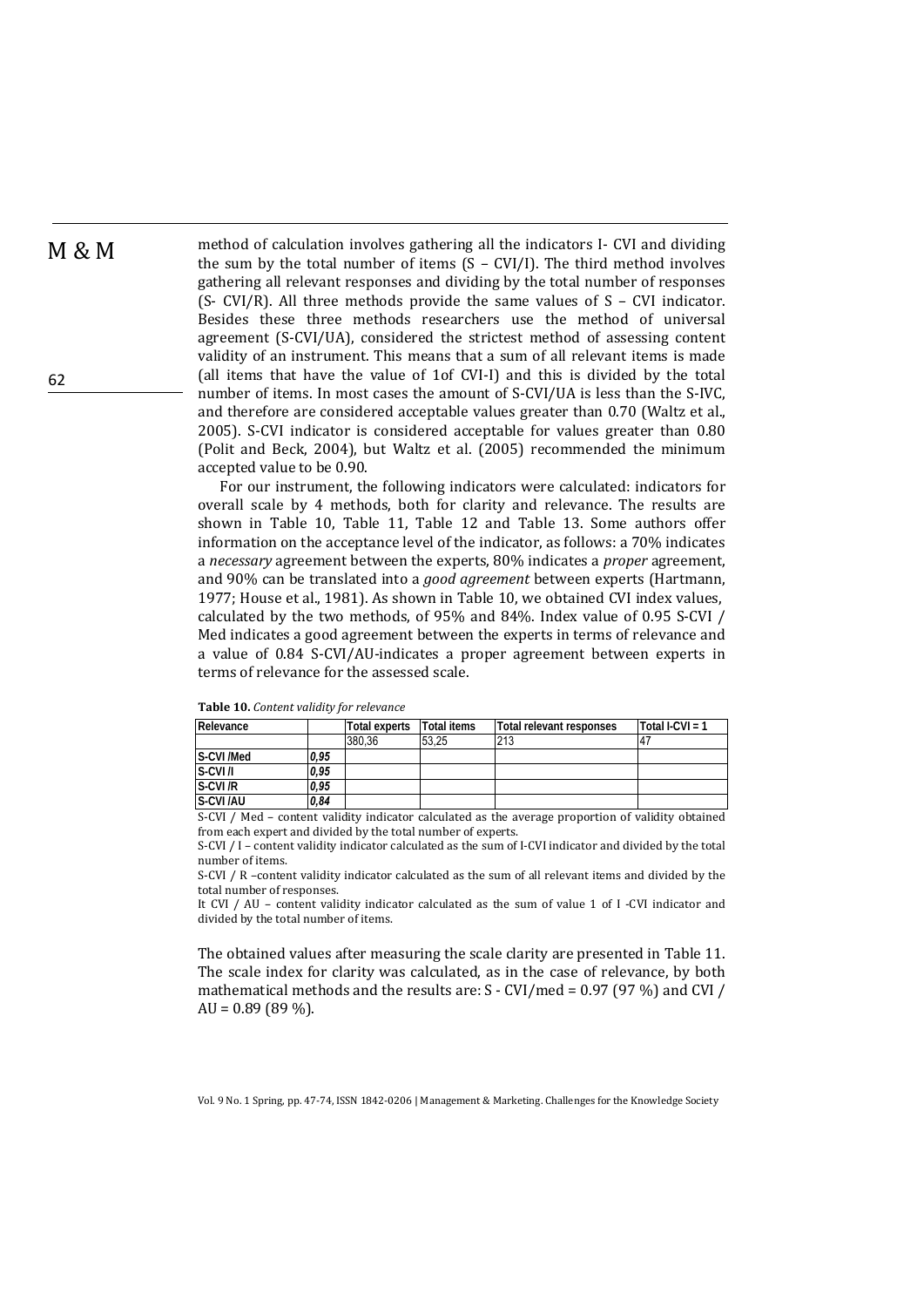The value obtained for  $S$  - CVI/Med - 0.97 indicates good agreement between the experts in terms of scale clarity the  $S$  - CVI/AU - 0.89 indicates adequate agreement among experts in terms of the clarity scale.

**Table 11.** *Content validity for clarity*

| Clarity   |      | Total experts | Total items | Total relevant responses | Total I-CVI=1 |
|-----------|------|---------------|-------------|--------------------------|---------------|
|           |      | 387.50        | 54.25       | 217.00                   | 50.00         |
| S-CVI/Med | 0,97 |               |             |                          |               |
| S-CVI/I   | 0,97 |               |             |                          |               |
| S-CVI/R   | 0.97 |               |             |                          |               |
| S-CVI/AU  | 0.89 |               |             |                          |               |

**Table 12.** *Items with I‐IVC < 1,00 for relevance*

| No.            | ltems                                 | 4 values scale |                  |       | transformed scale |              |       |              | I-CVI    |      |
|----------------|---------------------------------------|----------------|------------------|-------|-------------------|--------------|-------|--------------|----------|------|
|                |                                       | Exp 1          | Exp <sub>2</sub> | Exp 3 | Exp 4             | Exp 1        | Exp 2 | Exp 3        | Exp 4    |      |
|                | Personal safety                       | 2              | 4                | 4     | 4                 | 0            |       |              |          | 0,75 |
| $\overline{2}$ | Language barriers                     | $\overline{2}$ | 3                | 4     | 4                 | 0            |       |              |          | 0,75 |
| 3              | <b>Political Stability</b>            |                | 4                | 4     | 3                 | $\mathbf{0}$ |       |              |          | 0,75 |
| 4              | Agglomeration                         | 2              | 4                | 4     | 2                 | $\mathbf{0}$ |       |              | 0        | 0,50 |
| 5              | Noise and<br>Environment<br>pollution | 2              | 4                | 2     | 4                 | $\mathbf{0}$ |       | $\mathbf{0}$ |          | 0,50 |
| 6              | Delta                                 | 4              | 4                | 4     | 2                 |              |       |              | $\Omega$ | 0,75 |
|                | Price level                           | 4              | 4                | 2     | 3                 |              |       |              |          | 0,75 |
| 8              | SPA/Balneo                            | 3              | 4                | 4     | 2                 |              |       |              | $\Omega$ | 0,75 |
| 9              | Intention to (re)visit                | 3              | 4                | 4     |                   |              |       |              | $\Omega$ | 0,75 |

**Table 13.** *Items with I‐IVC < 1,00 for clarity*

| No. | Items                  | 4 values scale |                  |       | transformed scale |       |       |       | I-IVC |      |
|-----|------------------------|----------------|------------------|-------|-------------------|-------|-------|-------|-------|------|
|     |                        | Exp 1          | Exp <sub>2</sub> | Exp 3 | Exp 4             | Exp 1 | Exp 2 | Exp 3 | Exp 4 |      |
|     | Agglomeration          |                |                  |       |                   |       |       |       |       | 0,50 |
|     | Noise and Environment  |                |                  |       |                   |       |       |       |       |      |
|     | pollution              |                |                  |       |                   |       |       |       |       | 0,75 |
|     | Delta                  |                |                  |       |                   |       |       |       |       | 0,75 |
|     | Price level            |                |                  |       |                   |       |       |       |       | 0,75 |
|     | SPA/Balneo             |                |                  |       |                   |       |       |       |       | 0,75 |
| 6   | Intention to (re)visit |                |                  |       |                   |       |       |       |       | 0,75 |

According to the methodology proposed by Lynn (1986), when using panels with less than five experts, content validity index for each item must have a value of 1, or obtain perfect agreement. In this case, from all 56 evaluated items we obtained index value of 1 only for 47 for relevance and 50 for clarity. The items with index value of 0 were analyzed separately.

Same items that obtained values less than 1 for relevance obtained less than 1 also for clarity.

Items from Natural Environment category, *Congestion* and *Noise and Environment pollution,* with I-CVI = 0.50 were removed from the instrument: Thus, three items remained in this category with the I-CVI =  $1$  of the  $5$  items originally proposed.

Vol. 9 No. 1 Spring, pp. 47-74, ISSN 1842-0206 | Management & Marketing. Challenges for the Knowledge Society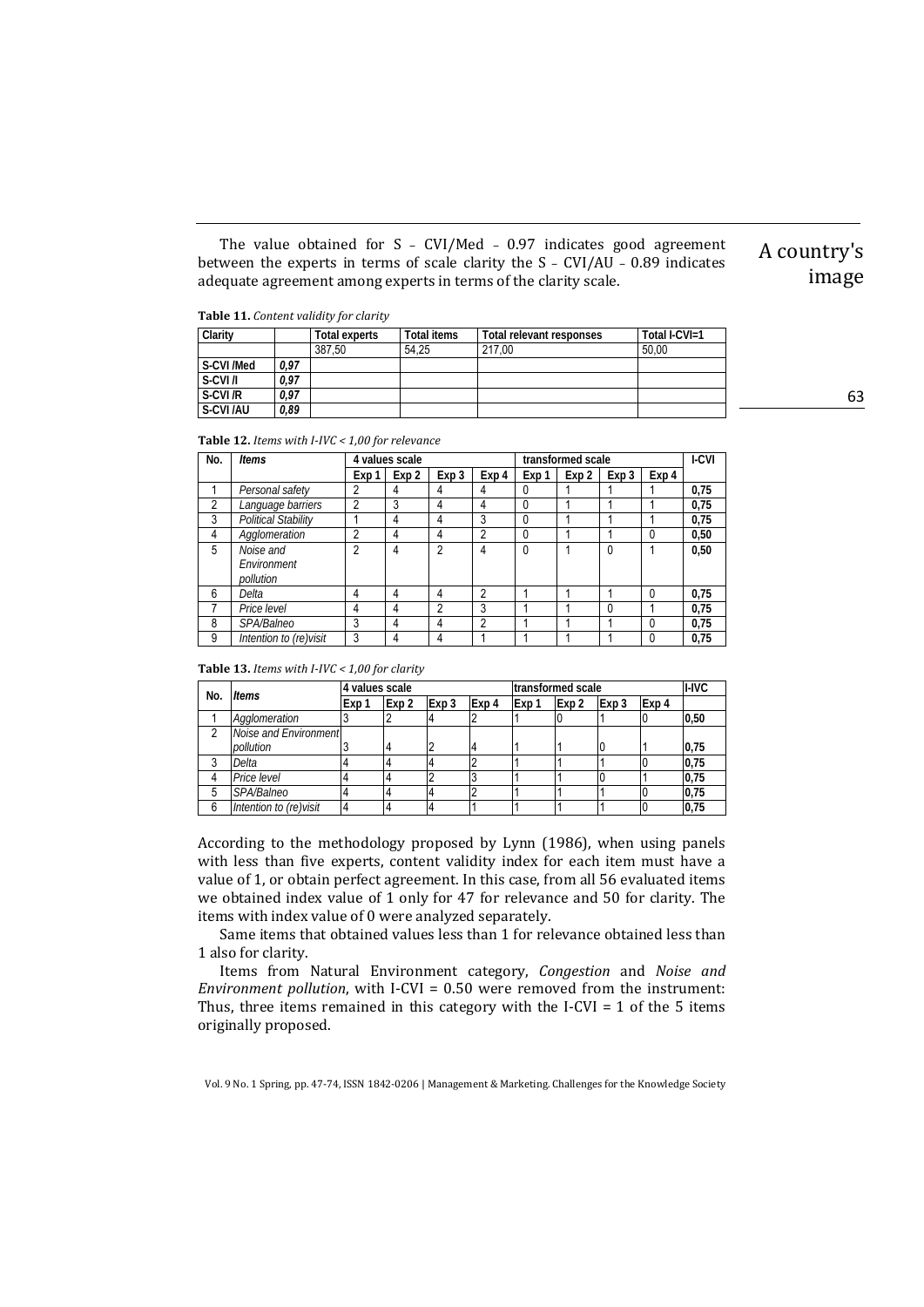64

 $M \& M$  Following the analysis of comments provided by experts, we decided to: Remove the following items: *personal safety, language barriers, political stability and intention to (re)visit*, and 

 Review the following items: *price level, climate and tourist information*. From the 56 items included in the validation phase, six items were eliminated and three were reviewed (Table 14).

| No.            | <b>Items</b>                    | I-CVI     | I-CVI   |            | <b>Reviewed items</b>       |
|----------------|---------------------------------|-----------|---------|------------|-----------------------------|
|                |                                 | Relevance | Clarity |            |                             |
|                | Personal Safety                 | 0.75      |         | Eliminated |                             |
| $\overline{2}$ | Language Barriers               | 0,75      |         | Eliminated |                             |
| 3              | <b>Political Stability</b>      | 0.75      |         | Eliminated |                             |
| 4              | Congestion                      | 0.50      | 0.50    | Eliminated |                             |
| 5              | Noise and Environment pollution | 0.50      | 0.75    | Eliminated |                             |
| 6              | Delta                           | 0.75      | 0.75    | Maintained |                             |
|                | Price level                     | 0.75      | 0.75    | Revised    | <b>Good Prices</b>          |
| 8              | SPA/Balneo                      | 0.75      | 0.75    | Maintained |                             |
| 9              | Intention to (re)visit          | 0.75      | 0.75    | Eliminated |                             |
| 10             | Tourist information             |           | 1       | Revised    | Tourist information centers |
| 11             | Climate                         |           |         | Revised    | Climate/Temperature         |

**Table 14.** *Eliminated and reviewed items after content validation process*

### *Reliability testing – pilot study*

The objective of the pilot study was to estimate the instrument's reliability by checking the internal consistency. Researchers have different views regarding the minimum number of responses required for a pilot study. For example, Hertzog (2008) considers that a sample between 25-40 respondents is sufficient, Johanson and Brooks (2009) argue that a minimum of 30 responses is necessary, and Hill (1998) states that 10 to 30 respondents are sufficient for testing of an instrument.

The pilot study was conducted during  $7-13.03.2012$  on a sample consisting of Romanian tourism intermediaries who participated in the previous exploratory investigation. The experts' validated instrument was introduced in Survey Gizmo online platform. The generated link with the questionnaire was sent by mail to all respondents who provided complete responses in the previous exploratory investigation. We obtained a  $24.6\%$  response rate, 15 complete responses out of 61 sent emails.

The process of estimating instrument reliability by assessing the internal consistency of responses is used for reflective constructs. Internal consistency refers to the correlation between the items, on a test sample, while homogeneity refers to the unidimensionality of the scale. A scale is unidimensional if the items measure a single latent construct. Studies have shown that Cronbach's Alpha estimator is influenced by the number of items used in the scale. If the number of items increases, the value of the estimator will also increase, so it is recommended to report Cronbach Alpha for each instrument construct (Tavakoli and Dennick, 2011).

Cronbach Alpha can range between  $0.00 - 1.00$  and its value varies according to: the number of items of the scale and inter-item links. The

Vol. 9 No. 1 Spring, pp. 47-74, ISSN 1842-0206 | Management & Marketing. Challenges for the Knowledge Society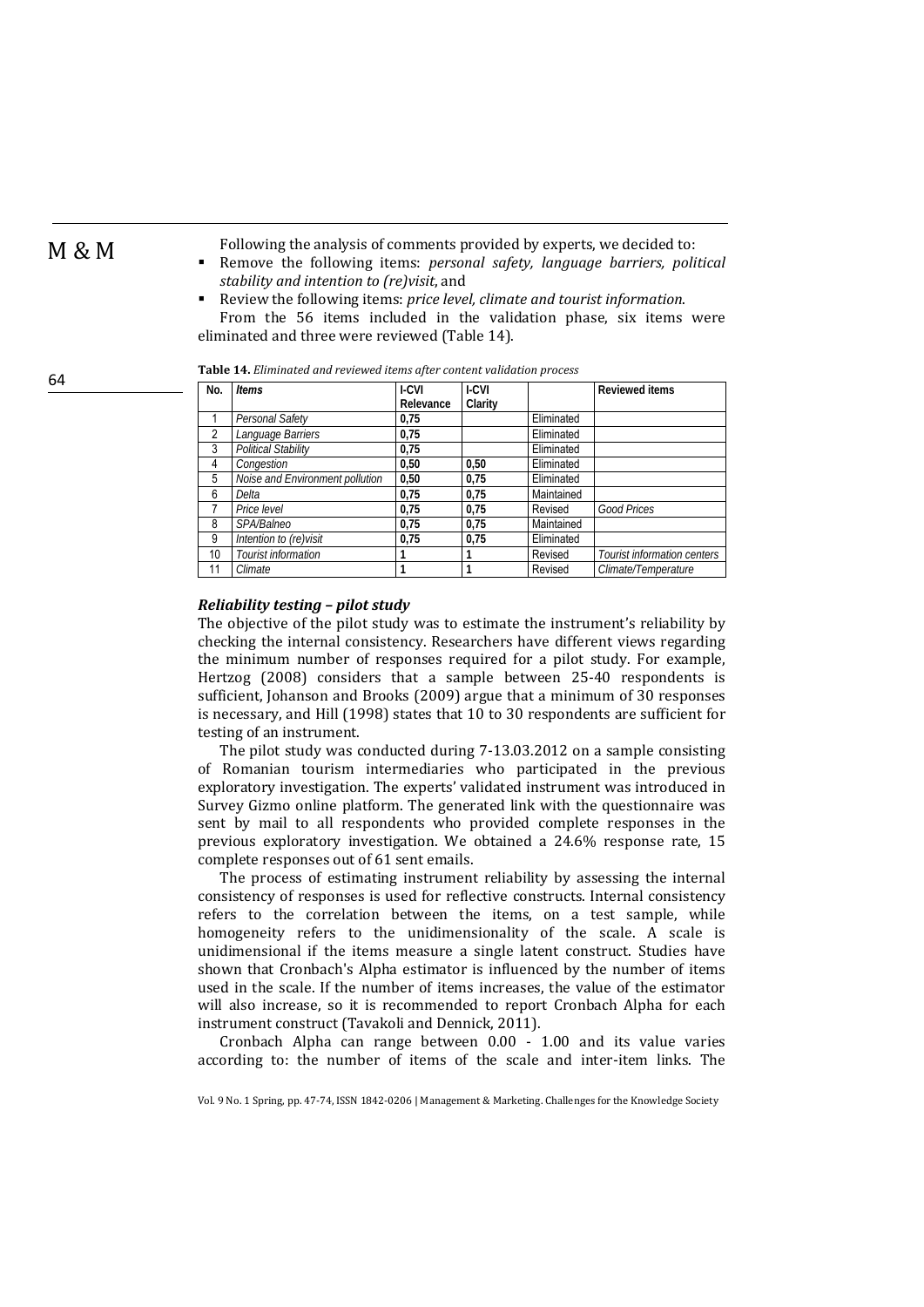literature offers various ranges of acceptance to its interpretation. For example, Hair et al. (2006) considered the minimum level is obtained for Alpha =  $0.70$ , while Malhotra  $(2010)$  suggests a minimum value of 0.60. Most researchers use the range  $0.70 - 0.95$  according to the interpretation of the estimator, and a value greater than 0.95 is considered redundant and in this case it is recommended to reduce the scale. In Table 15, the Cronbach Alpha values for each construct/image dimension (affective, cognitive and conative image), and for the Specific Attractions category are presented.

|  |  | Table 15. Cronbach Alpha's values |  |
|--|--|-----------------------------------|--|
|--|--|-----------------------------------|--|

| Construct   | Category        | Items                                     | Mean | Standard<br>deviation | Cronbach<br>Alpha - α |
|-------------|-----------------|-------------------------------------------|------|-----------------------|-----------------------|
|             |                 |                                           |      |                       | 0,944                 |
|             |                 | Infrastructure/Transportation             | 3,73 | 1,33                  |                       |
|             |                 | Access to destination/Accessibility       | 4,27 | 1,28                  |                       |
|             | Infrastructure  | Tourist information centers               | 3,13 | 1,41                  |                       |
|             |                 | Suitable accommodations                   | 5,27 | 1,10                  | 0,745                 |
|             | Socio-political | People/Hospitality                        | 5,33 | 1,40                  |                       |
|             | environment     | Economic development                      | 3,93 | 0,96                  | 0,534                 |
|             |                 | Scenery                                   | 5,67 | 1,29                  |                       |
|             | <b>Natural</b>  | Climate/Temperature                       | 5.47 | 1,06                  |                       |
|             | environment     | <b>Cleanliness</b>                        | 3,27 | 1,28                  | 0,547                 |
|             |                 | Historical monuments/Castles/Fortresses   | 5,73 | 1,16                  |                       |
| Cognitive   |                 | <b>Mountains</b>                          | 6,00 | 0,93                  |                       |
|             |                 | <b>Museums</b>                            | 5.20 | 1,37                  |                       |
|             |                 | Culture                                   | 5,93 | 1,33                  |                       |
|             | General         | <b>Handicrafts</b>                        | 5,40 | 1,40                  |                       |
|             | attractions     | Gastronomy/Cuisine                        | 5.80 | 1.42                  |                       |
|             |                 | Religious sites/Monasteries               | 6.27 | 0,96                  |                       |
|             |                 | Architecture                              | 5,53 | 1,41                  |                       |
|             |                 | Folklore                                  | 5,73 | 1,16                  |                       |
|             |                 | Delta                                     | 6,60 | 0,74                  | 0,935                 |
|             | Price-quality   | Value for money                           | 4,80 | 1,32                  |                       |
|             | (value for      | Good prices                               | 4,87 | 1,19                  |                       |
|             | money)          | Quality of services                       | 4,13 | 1,41                  | 0,928                 |
|             |                 | Unpleasant-Pleasant                       | 3.93 | 1,16                  |                       |
|             |                 | Sleepy-Arousing                           | 3,60 | 0,99                  |                       |
| Affective   |                 | Distressing-Relaxing                      | 3,40 | 1,12                  |                       |
|             |                 | Gloomy-Exciting                           | 3,53 | 0,92                  | 0.928                 |
|             |                 | Intention to recommend to others - family |      |                       |                       |
|             |                 | and friends                               | 5,80 | 1,42                  |                       |
| Conative    |                 | Say positive things to other people       | 5,93 | 1,39                  |                       |
|             |                 | Intention to recommend Romania's tourism  |      |                       |                       |
|             |                 | packages to your clients                  | 5,53 | 1.64                  | 0.948                 |
|             |                 | Painted monasteries from Bucovina         | 6,20 | 1,08                  |                       |
|             |                 | Dracula/Bran Castle                       | 6,33 | 1,23                  |                       |
|             |                 | Danube Delta                              | 5,87 | 1,60                  |                       |
| Specific    |                 | Spa/Balneo resorts                        | 4,40 | 1,45                  |                       |
| attractions |                 | Peles and Pelisor Castles                 | 6,00 | 1,07                  | 0,872                 |
|             |                 | <b>Black Sea resorts</b>                  | 5,60 | 1,76                  |                       |
|             |                 | Medieval towns                            | 5,33 | 1,72                  |                       |
|             |                 | Fortified churches and fortresses from    |      |                       |                       |
|             |                 | Transylvania                              | 5,53 | 1,41                  |                       |

A country's 

image

65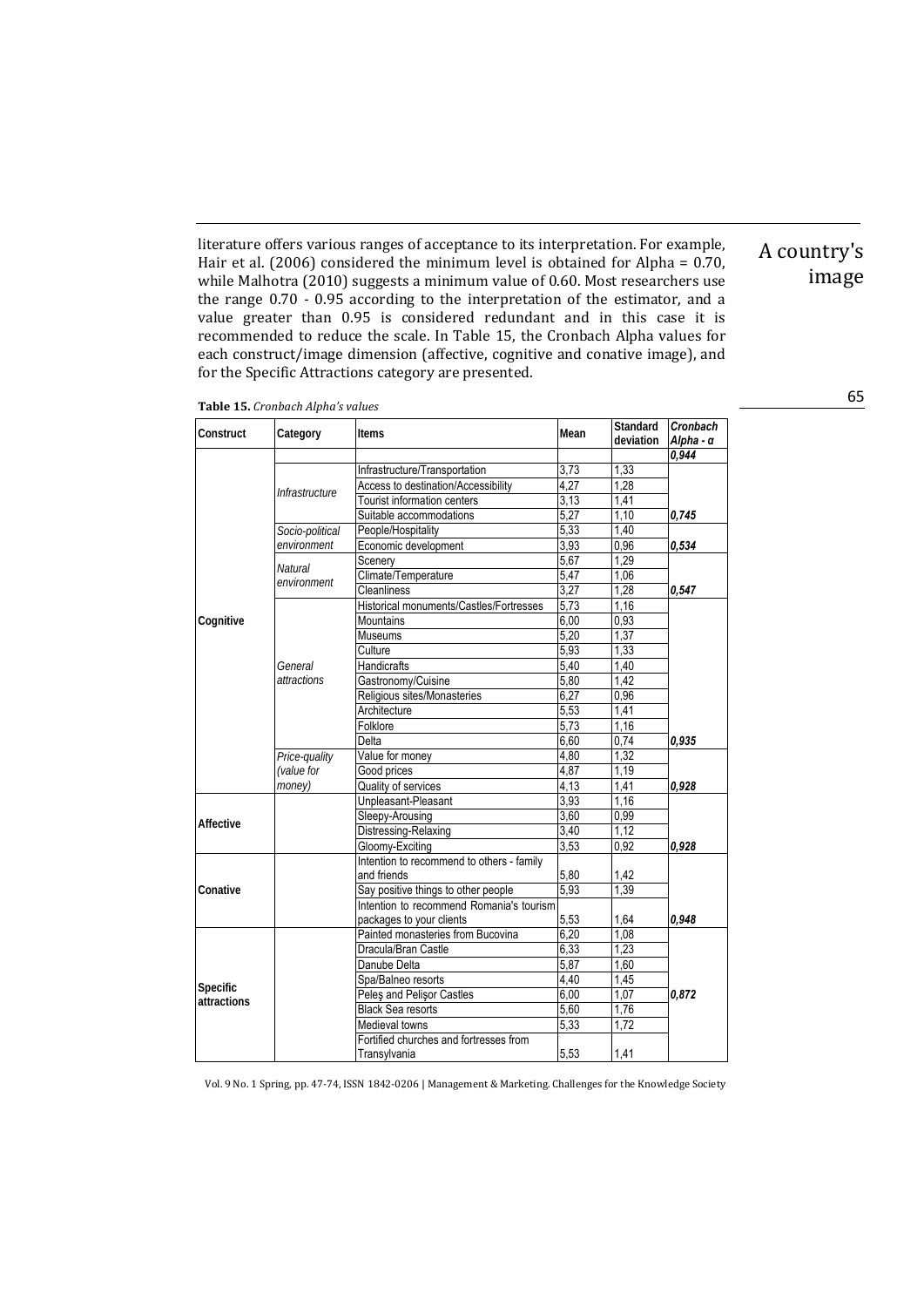**M** & M The subscales that measure categories: *Socio-political environment* and *natural environment* with 2 and 3 items, obtained the Alpha coefficient values lower than 0.6 (0.53 and 0.54). Based on literature (Lee et al., 2005) it was decided to combine the two categories into a single scale titled *Socio-political and natural environment*. The Alpha coefficient for this new construct is 0.757 and we decided to keep the items in the instrument (see Table 16).

| Category                                | <b>Items</b>         | Average | Standard<br>Deviation | Cronbach<br>Alpha - α |
|-----------------------------------------|----------------------|---------|-----------------------|-----------------------|
|                                         | People/Hospitality   | 5.33    | 1.397                 |                       |
| Socio-political and natural environment | Economic development | 3.93    | 961                   |                       |
|                                         | Scenery              | 5,67    | 1.291                 | 0.757                 |
|                                         | Climate/Temperature  | 5.47    | 1.060                 |                       |
|                                         | Cleanliness          | 3,27    | 1.280                 |                       |

**Table 16.** *Cronbach Alpha value for the TDI cognitive subscale*

The other three categories that define the cognitive dimension of the scale TDI, *Infrastructure, Price‐ Quality Ratio, General Attractions* obtained Alpha's values between 0.74 and 0.935. Cronbach Alpha value for the cognitive dimension is  $0.944$ . These values denote a very good internal consistency of the scale. The constructs for affective and conative dimensions obtained high values for Alpha, 0.928 and 0.948, but not more than 0.95 which would have created suspicion of redundancy of items. The scale for specific attractions obtained a good value Cronbach Alpha  $(0.87)$ . After analyzing the results of the pilot study the instrument has not suffered any changes. The instrument was developed in English, in order to facilitate the back translation process and avoid errors that could occur by translating the instrument into Romanian and back into English. The final form is presented in the annexes.

### **Conclusions and future directions**

Our study brings an important contribution from the point of view of instrumental research, showing the main stages and procedures necessary for obtaining a reliable and valid research measurement instrument. As a future managerial implication, such a questionnaire could be used to actually measure Romania's destination image from the perspective of external intermediaries from different tourist sending countries, after a cultural translation of the instrument from English to the native language of the analyzed country. Following the same procedure, instruments specific for other countries could be developed – the most important part being the qualitative assessment of the scale. 

We started our approach because several studies demonstrated that tourists, especially when they don't have previous direct experiences, trust and turn to professional sources, like travel agencies, for advice (Bitner and Booms, 1982; Snepenger et al., 1990; Baloglu and Managaloglu, 2001). This is why measuring the perceived destination image of intermediaries is important, using a sound instrument that would allow comparisons. Although the literature on destination image is abundant, only a few studies measured this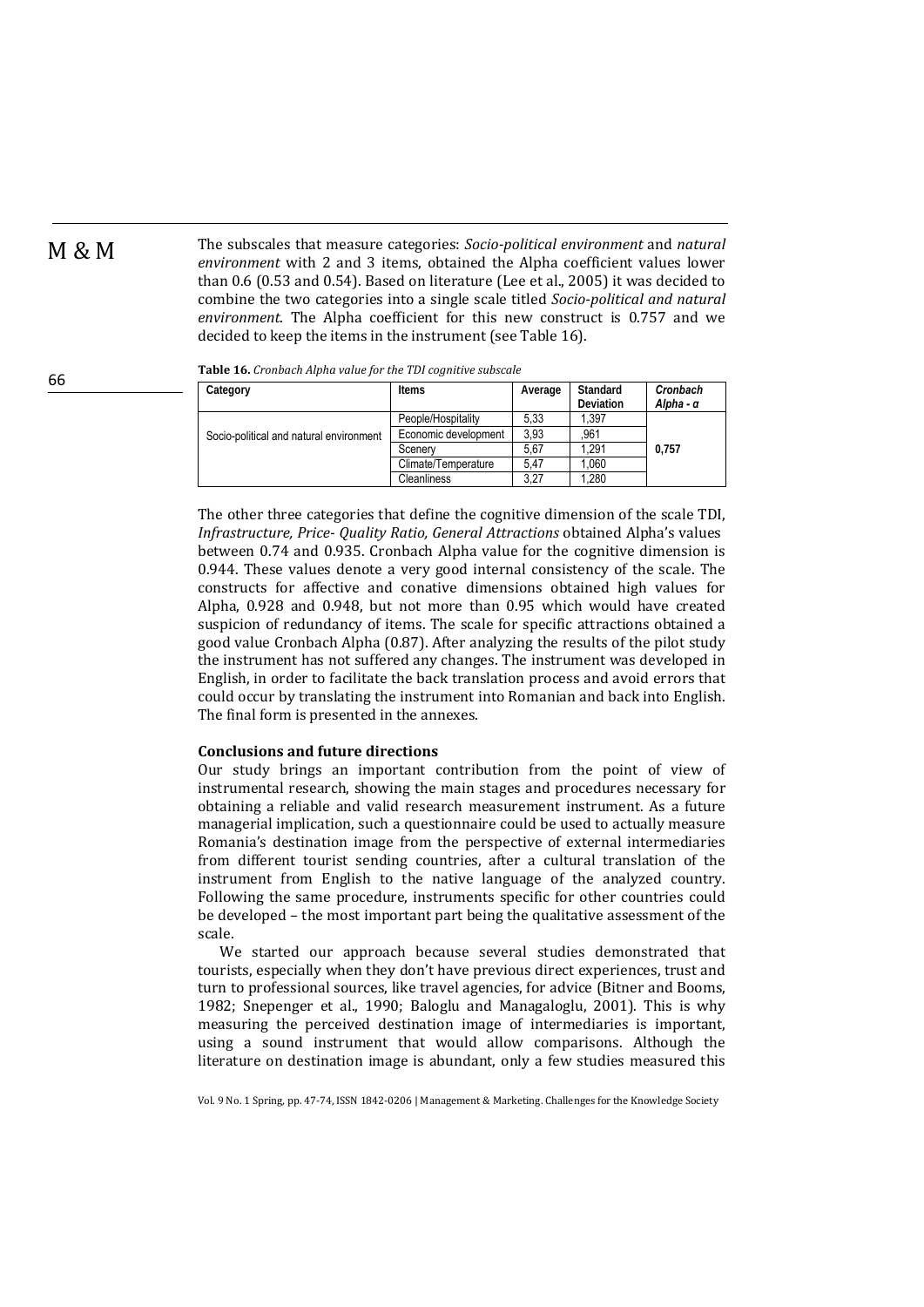perceived image from the intermediaries' perspective (McLellan and Foushee, 1983; Gartner and Bachri, 1994; Baloglu and Managaloglu, 2001; Xiao and Mair, 2006; Camprubi et al., 2008). As a step forward from these studies, which do not insist on the research instruments used, we present a complex and detailed mixed methodology – qualitative and quantitative – and a thorough description of the whole scale development process, addressing reliability and validity issues. Another plus is the fact that we used real travel intermediaries to test the instrument, while other studies used students. Moreover, such a mixed procedure used on real travel agents leads to a valid instrument for comparisons among countries, despite the large differences in terms of specific tourist attributes.

There are several limits for our study. The main one is related to the small samples used for testing the instrument in various stages: we used four travel experts for testing the content validity and 15 travel agents for testing the internal consistency of the scale. Although some authors suggest that a number of  $10$  to  $30$  respondents would be appropriate (Hill, 1998), a bigger number would be more assuring. Also, for the content analysis (in order to get the general and specific attributes), only two coders were used. As future approaches, we intend to retest the instrument using a larger sample of experts for the content validity and a larger sample of travel agents for testing the internal consistency. Applying the instrument in order to obtain Romania's perceived destination image from the external intermediaries' perspective will also allow us to supplementary test the suggested scale.

### **References**

- Alcaniz, E.B., Garcia, I.S. and Blas, S.S. (2005), "Relationships among residents' image, evaluation of the stay and post‐purchase behavior", *Journal of Vacation Marketing*, Vol. 11, No. 4, pp. 291-302.
- Baloglu, S. and Brinberg, D. (1997), "Affective images of tourism destinations", *Journal of Travel Research,* Vol. 35, No. 4, pp. 11‐15.
- Baloglu, S. and Mangaloglu, M. (2001), "Tourism destination images of Turkey, Egypt, Greece, and Italy as perceived by US-based tour operators and travel agents", *Tourism Management*, Vol. 22, No. 1, pp. 1-9.
- Baloglu, S. and McCleary, K.W. (1999a), "U.S. international pleasure travelers' images of four Mediterranean destinations: A comparison of visitors and non-visitors", *Journal of Travel Research,* Vol. 38, No. 2, pp. 144‐152.
- Baloglu, S. and McCleary, K.W. (1999b), "A model of destination image formation", *Annals of Tourism Research*, Vol. 26, No. 4, pp. 868‐897.
- Beerli, A. (2004), "Tourists' characteristics and the perceived image of tourist destinations: a quantitative analysis - a case study of Lanzarote, Spain", *Tourism Management*, Vol. 25, No. 5, pp. 623-636.
- Beerli, A. and Martin, D.J. (2004). "Factors influencing destination image", *Annals of Tourism Research, Vol.* 31, No. 3, pp. 657-681.
- Bitner, M.J. and Booms, B.H. (1982), "Trends in Travel and Tourism Marketing: The Changing Structure of Distribution Channels", *Journal of Travel Research,* Vol*.* 20, No. 4, pp. 39-44.
- Bosque, I. and Martin, H. (2008), "Tourist satisfaction a cognitive-affective model", *Annals of Tourism Research*, Vol. 35, No. 2, pp. 551‐573.

Vol. 9 No. 1 Spring, pp. 47-74, ISSN 1842-0206 | Management & Marketing. Challenges for the Knowledge Society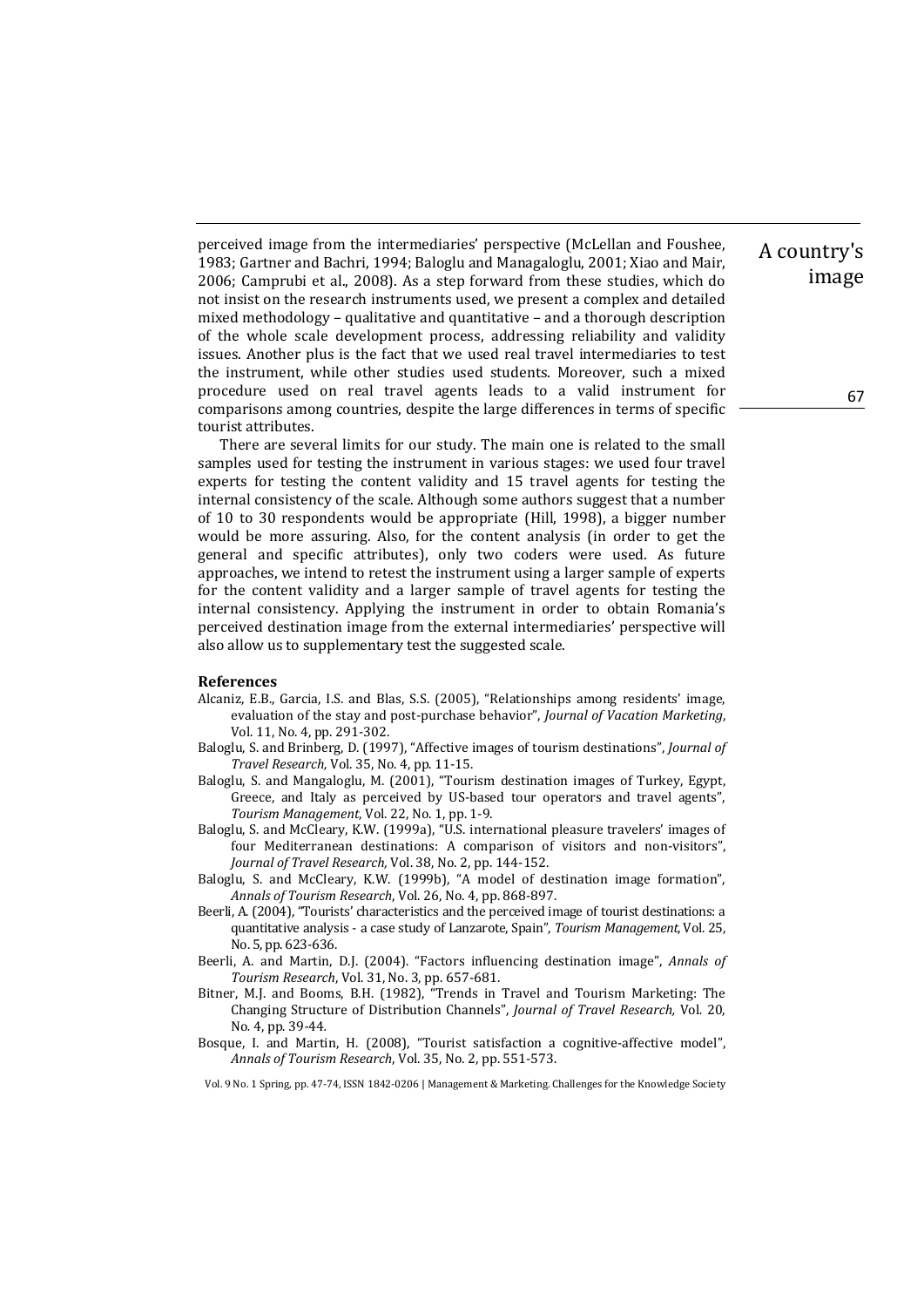- M & M Calantone, R.J., Benedetto, A.D., Hakam, A. and Bojanic, D.C. (1989), "Multiple multinational tourism positioning using correspondence analysis", *Journal of Travel Research, Vol.* 28, No. 2, pp. 25-32.
	- Camprubí, R., Guia, J. and Comas, J. (2008), "Destination networks and induced tourism image", *Tourism Review*, Vol. 63, No. 2, pp. 47-58.
	- Chen, C.F. and Tsai, D.C. (2007), "How destination image and evaluative factors affect behavioral intentions?", *Tourism Management*, Vol. 28, No. 1, pp. 1115-22.

Chen, J.S. and Hsu, C.H.C. (2000), "Measurement of Korean tourists' perceived images of overseas destinations", *Journal of Travel Research*, Vol. 38, No. 4, pp. 411-416.

Chen, P.J. and Kerstetter, D.L. (1999), "International Students' Image of Rural Pennsylvania as a Travel Destination", *Journal of Travel Research*, Vol. 37, No. 3, pp. 256-266.

Crompton, J.L. (1977), "A systems model of the tourist's destination selection decision

- process with particular reference to the role of image and perceived constraints", Crompton.
- Dann, G.M.S. (1996), "Tourists' images of a destination an alternative analysis", *Journal of Travel and Tourism Marketing,* Vol. 5, No. 1/2, pp. 41‐55.
- Echtner, C.M. and Ritchie, J.R.B. (1991), "The meaning and measurement of destination image", *Journal of Tourism Studies*, Vol. 2, No. 2, pp 2-12.
- Echtner, C.M. and Ritchie, J.R.B. (1993), "The measurement of destination image: An empirical assessment", *Journal of Travel Research*, Vol. 31, No. 4, pp. 3-13.
- Gartner, W.C. (1993), "Image formation process", *Journal of Travel and Tourism Marketing, Vol. 2, No. 2/3, pp. 191-216.*
- Gartner, W.C. (1989). "Tourism image: Attribute measurement of state tourism products using multidimensional scaling techniques", *Journal of Travel Research*, Vol. 28, No. 2, pp. 16-20.
- Gartner, W.C. and Bachri, T. (1994), "Tour operators' role in the tourism distribution system: An Indonesian case study", *Journal of International Consumer Marketing*, Vol. 6, No. 3/4, pp. 161-179.
- Govers, R., Go, F.M. and Kumar, K. (2007), "Promoting Tourism Destination Image" *Journal of Travel Research*, Vol. 46, No. 1, pp. 15-23.
- Granka, L.A., Joachims, T. and Gay, G. (2004), "Eye-tracking analysis of user behavior", *Proceedings of the 27th annual international conference on Research and development in information retrieval SIGIR 04*, 478. ACM Press.
- Hartmann, D. (1977), "Considerations in the choice of inter-observer reliability estimates", *Journal of Applied Behavior Analysis*, Vol. 10, No. 1, pp. 103-116.
- Hertzog, M.A. (2008), "Considerations in determining sample size for pilot studies", *Research in nursing and health*, Vol. 31, No. 2, pp. 180‐191.
- House, A.E., House, B.J. and Campbell, M.B. (1981), "Measures of inter-observer agreement: Calculation formulas and distribution effects", *Journal of Behavioral Assessment*, *Vol.* 3, *No.* 1, pp. 37-57.
- Hui, T.K. and Wan, T.W.D. (2003), "Singapore's image as a tourist destination", *International Journal of Tourism Research*, Vol. 5, No. 4, pp. 305‐313.
- Johanson, G.A. and Brooks, G.P. (2009), "Initial Scale Development: Sample Size for Pilot Studies", *Educational and Psychological Measurement*, Vol. 70, No. 3, pp. 394-400.
- Joppe, M., Martin, D.W. and Waalen, J. (2001), "Toronto's image as a destination: A comparative importance-satisfaction analysis by origin of visitor", *Journal of Travel Research, Vol.* 39, No. 3, pp. 252-260.
- Lee, C.-ki, Lee, Y.-ki and Lee, B. (2005), "CFA-Korea's destination image formed by the 2002 World Cup", Annals of Tourism Research, Vol. 32, No. 4, pp. 839-858.
- Lubbe, B. (1998), "Primary image as a dimension of destination image: An empirical assessment", *Journal of Travel and Tourism Marketing,* Vol. 7, No. 4, pp. 21‐43.

Vol. 9 No. 1 Spring, pp. 47-74, ISSN 1842-0206 | Management & Marketing. Challenges for the Knowledge Society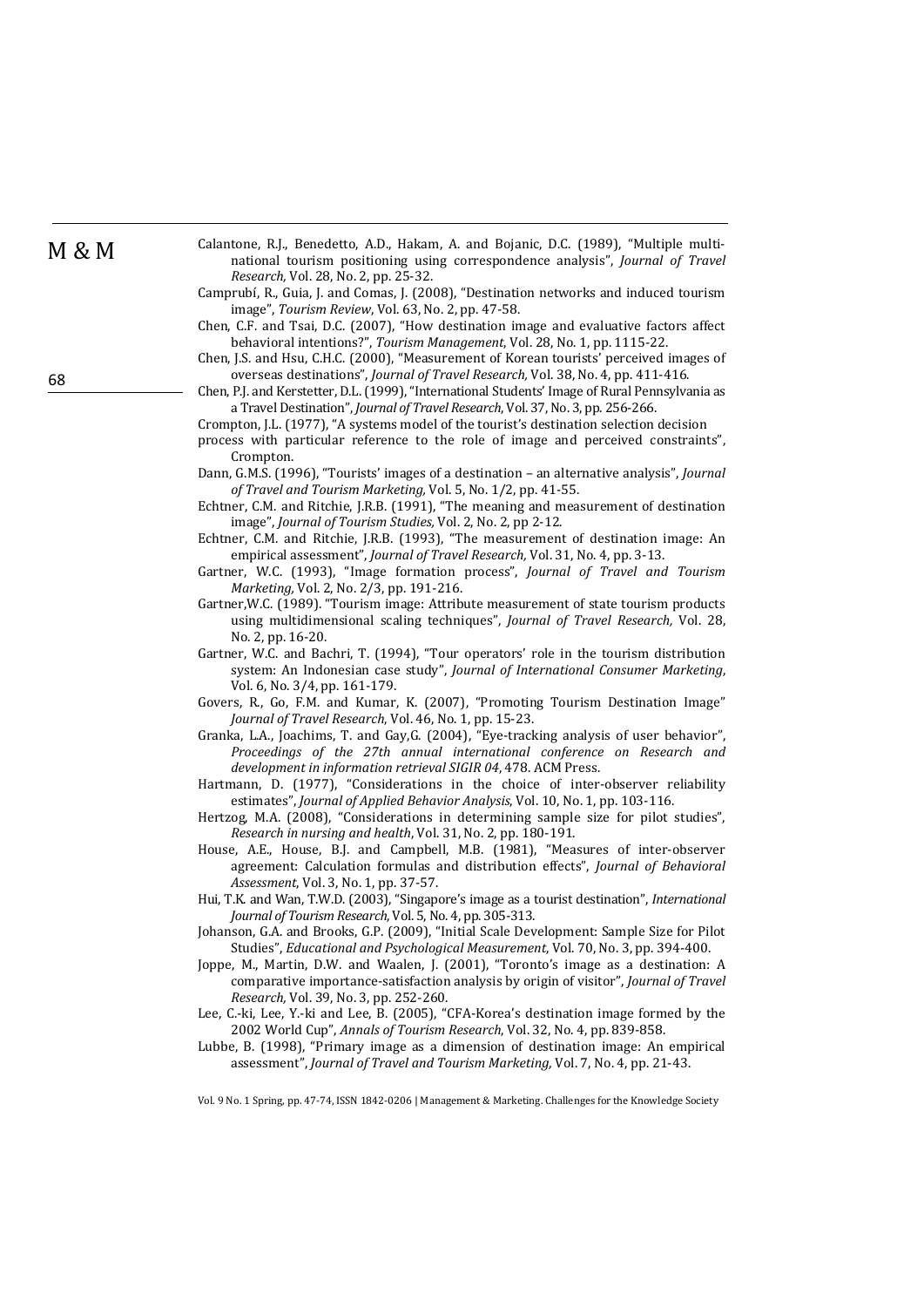MacKay, K.J. and Fesenmaier, D.R. (2000), "An exploration of cross-cultural destination image assessment", *Journal of Travel Research*, Vol. 38, No. 4, pp. 417-423.

Malhotra, N.K. (2010), *Marketing Research: An Applied Orientation*, Pearson: New York.

- Malhotra, N., Agarwal, J. and Peterson, M. (1996), "Methodological issues in cross-ultural marketing research: a state-of-the-art review", *International Marketing Review*, Vol. 13, No. 5,pp. 7-43.
- Mastaglia, B., Toye, C. and Kristjanson, L.J. (2003), "Ensuring content validity in instrument development: challenges and innovative approaches", *Contemporary nurse a journal for the Australian nursing profession*, Vol. 14, No. 3, pp. 281‐291.
- McLellan R.W. and Foushee, K.D.(1983), "Negative images of the United States as expressed by tour operators from other countries", *Journal of Travel Research*, Vol. 22, No. 1, pp. 2-5.
- Milman, A. and Pizam, A. (1995), "The Role of Awareness and Familiarity with a Destination: The Central Florida Case", *Journal of Travel Research*, Vol. 3, No. 3, pp. 21‐27.
- Neuman, W.L. (2003), *Social Research Methods: Qualitative and Quantitative Approaches*. J. Lasser (ed.) *Relevance of social research*, Vol. 8, p. 608.
- Obenour, W. (2005), "The development of a destination through the image assessment of six geographic markets", *Journal of Vacation Marketing*, Vol. 11, No. 2, pp. 107-119.
- O'Leary, S. and Deegan, J. (2005), "Ireland's Image as a Tourism Destination in France: Attribute Importance and Performance", *Journal of Travel Research*, 43, pp. 247‐256.
- Pike, S. (2002), "Destination image analysis a review of 142 papers from 1973 to 2000", *Tourism Management*, Vol. 23, No. 5, pp. 541-549.
- Pike, S. and Ryan, C. (2004), "Destination positioning analysis through a comparison of cognitive, affective, and conative perceptions", *Journal of Travel Research,* Vol. 42, No. 4, pp. 333-342.
- Polit, D.F. and Beck, C.T. (2006), "The content validity index: are you sure you know what's being reported? Critique and recommendations", *Research in nursing health*, Vol. 29, No. 5, pp. 489-497.
- Reilly, M.D. (1990), "Free Elicitation of Descriptive Adjectives For Tourism Image Assessment", *Journal of Travel Research*, Vol. 28, No. 4, pp. 21-26.
- Snepenger, D., Meged, K., Snelling, M. and Worrall, K. (1990), "Information Search Strategies by destination-naive Tourists", *Journal of Travel Research*, Vol. 29, No. 1, pp. 13-16.
- Sonmez, S. and Sirakaya, E. (2002), "A distorted destination image? The case of Turkey", *Journal of Travel Research,* Vol. 41, No. 2, pp. 185‐196.
- Tapachai, N. and Waryszak, R. (2000), "An examination of the role of beneficial image in tourist destination selection", *Journal of Travel Research*, Vol. 39, No. 1, pp 37-44.
- Tasci, A.D.A. and Gartner, W.C. (2007), "Destination Image and Its Functional Relationships", *Journal of Travel Research*, Vol. 45, No. 4, pp. 413-425.
- Tasci, A.D.A., Gartner, W.C. and Tamer Cavusgil, S. (2007), "Conceptualization and Operationalization of Destination Image", *Journal of Hospitality and Tourism Research*, Vol. 31, No. 2, pp. 194-223.
- Tavakol, M. and Dennick, R. (2011), "Making sense of Cronbach's alpha", *International Journal of Medical Education*, Vol. 2, pp. 53‐55.
- Vicol, O.C. and Spiridon, S.I. (2010), "Evaluating Online Destination Image By Analyzing Pictures Used in Presenting Romania on Websites", *Ovidius University Annals Economic Sciences Serie,* Vol. 10, No. 1, pp. 1353‐1358.
- Xiao, H and Mair, L. (2006), "A paradox of images: representation of China as a tourist destination", *Journal of Travel and Tourism Marketing*, Vol. 20, No. 2, pp. 1-14.
- Vol. 9 No. 1 Spring, pp. 47-74, ISSN 1842-0206 | Management & Marketing. Challenges for the Knowledge Society

A country's image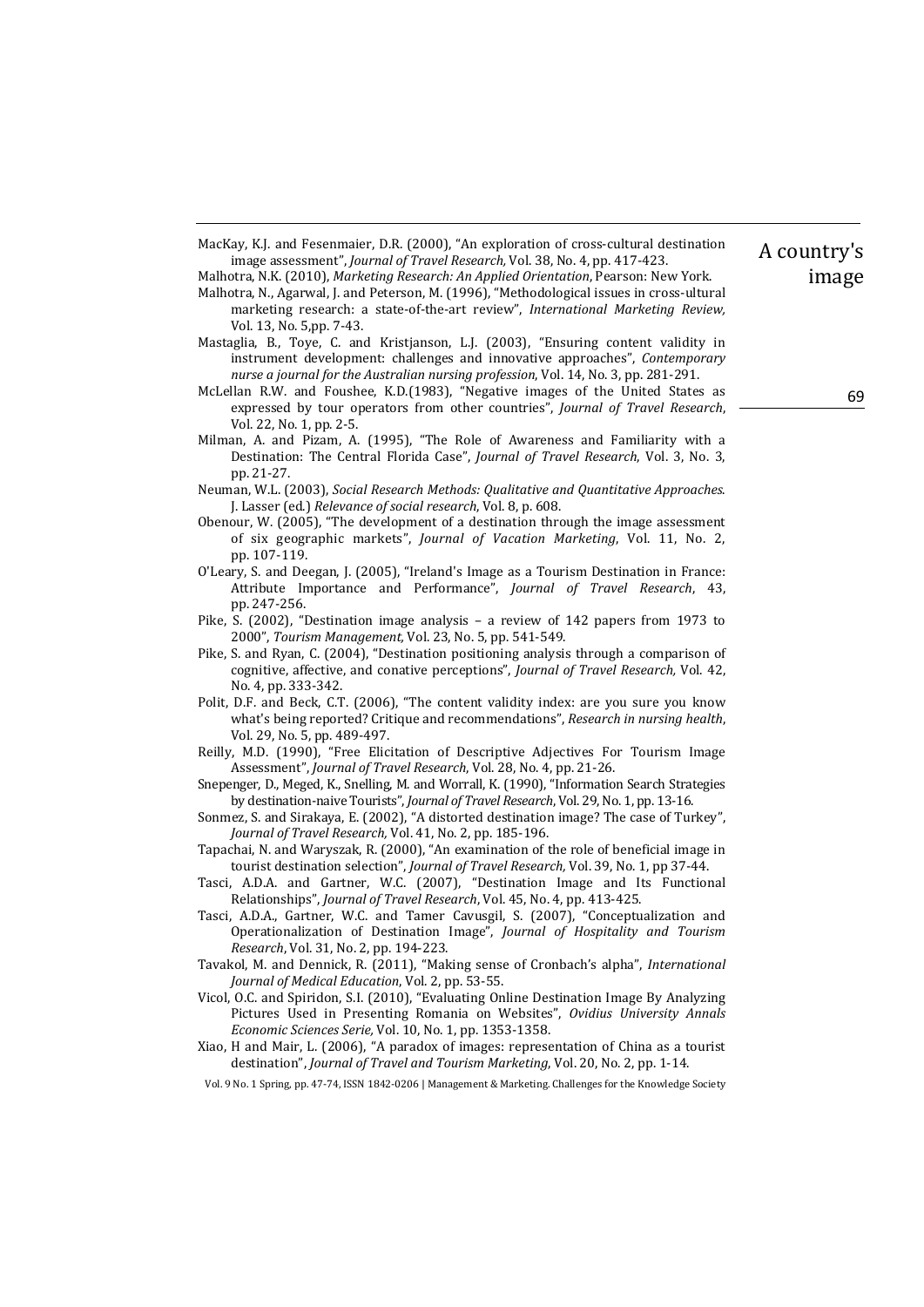| M | υ<br>v | М |
|---|--------|---|
|---|--------|---|

- Walmsley, D.J. and Young, M. (1998), "Evaluative images and tourism: The use of personal constructs to describe the structure of destination images", *Journal of Travel Research,* Vol. 36, No. 3, pp. 65‐69.
- Waltz, C.F., Strickland, O. and Lenz, E. (1991). *Measurement in nursing research*. Philadelphia: F. A. Davis.
- Warrens, M.J. (2010), "Inequalities between multi-rater kappas", Advances in Data *Analysis and Classification*, Vol. 4, No. 4, pp. 271‐286.
- \* \* \* United Nations World Tourism Organization (2004). *www2.unwto.org/*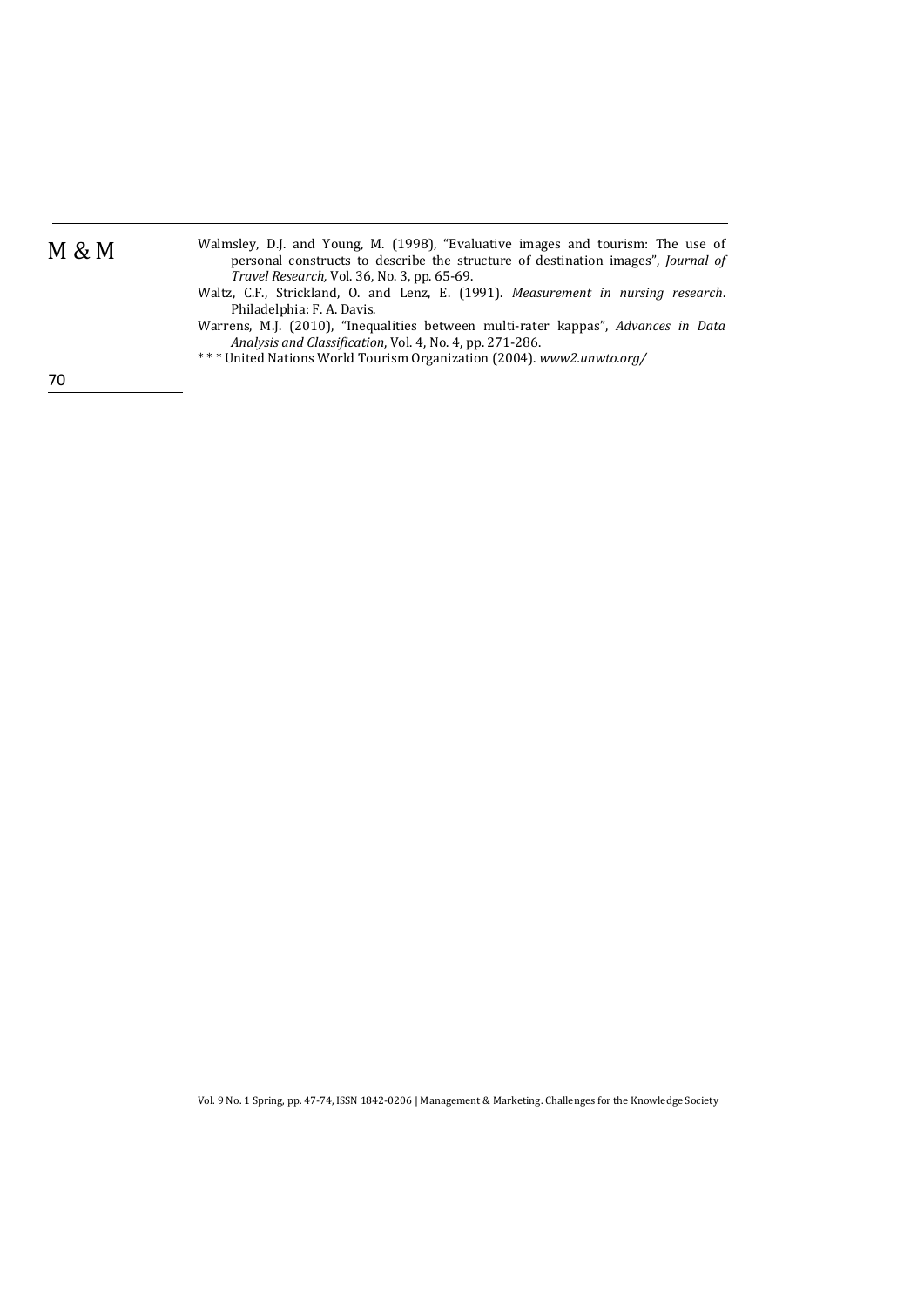### **Annex 1.**

## **Final questionnaire validated through the instrumental research**

|                                      | Section A - Filter questions |      |  |  |  |
|--------------------------------------|------------------------------|------|--|--|--|
| Number of times you visited Romania: |                              |      |  |  |  |
|                                      | What type of visit it was?   |      |  |  |  |
| Leisure                              | <b>Business</b>              | Both |  |  |  |
|                                      |                              |      |  |  |  |

\_\_\_\_\_\_\_\_\_\_\_\_\_\_\_\_\_\_\_\_\_\_\_\_\_\_\_\_\_\_\_\_\_\_\_\_\_\_\_\_\_\_\_\_\_\_\_\_\_\_\_\_\_\_\_\_\_\_\_\_\_\_\_\_\_\_\_\_\_\_\_\_\_\_\_\_ 

*Section B – Most known elements that compound Romania's image* Please write the first  $3 - 5$  words or statements that come to your mind when you think of Romania as a tourist destination.

image

A country's 

**Section C – Image destination dimensions C1a. Items used to identify the cognitive dimension** Thinking about Romania as a tourist destination, please state, on a scale of 1 to 7, if you agree or not with the following statements: *(Where 1= Offers very little, 7 = Offers very much)* **Offers** very little  $= 1$  $2 \mid 3 \mid 4 \mid 5 \mid 6$ **Offers** very much  $= 7$ Don't Know Don't want to answer Infrastructure/transportation Access to destination/accessibility Tourist information (centers) Suitable accommodations People / Hospitality Economic development Scenery **Property Scenery Property Property** and the property of the set of  $\mathbb{R}^n$ Climate/temperature Cleanliness Historical monuments/ Castles/Fortresses Mountains Museums **Culture** Handicraft Gastronomy/Cuisine Religious sites/Monasteries Architecture Folklore Delta (b. 1918)<br>Delta (b. 1918) Value for money Good prices Quality of services

71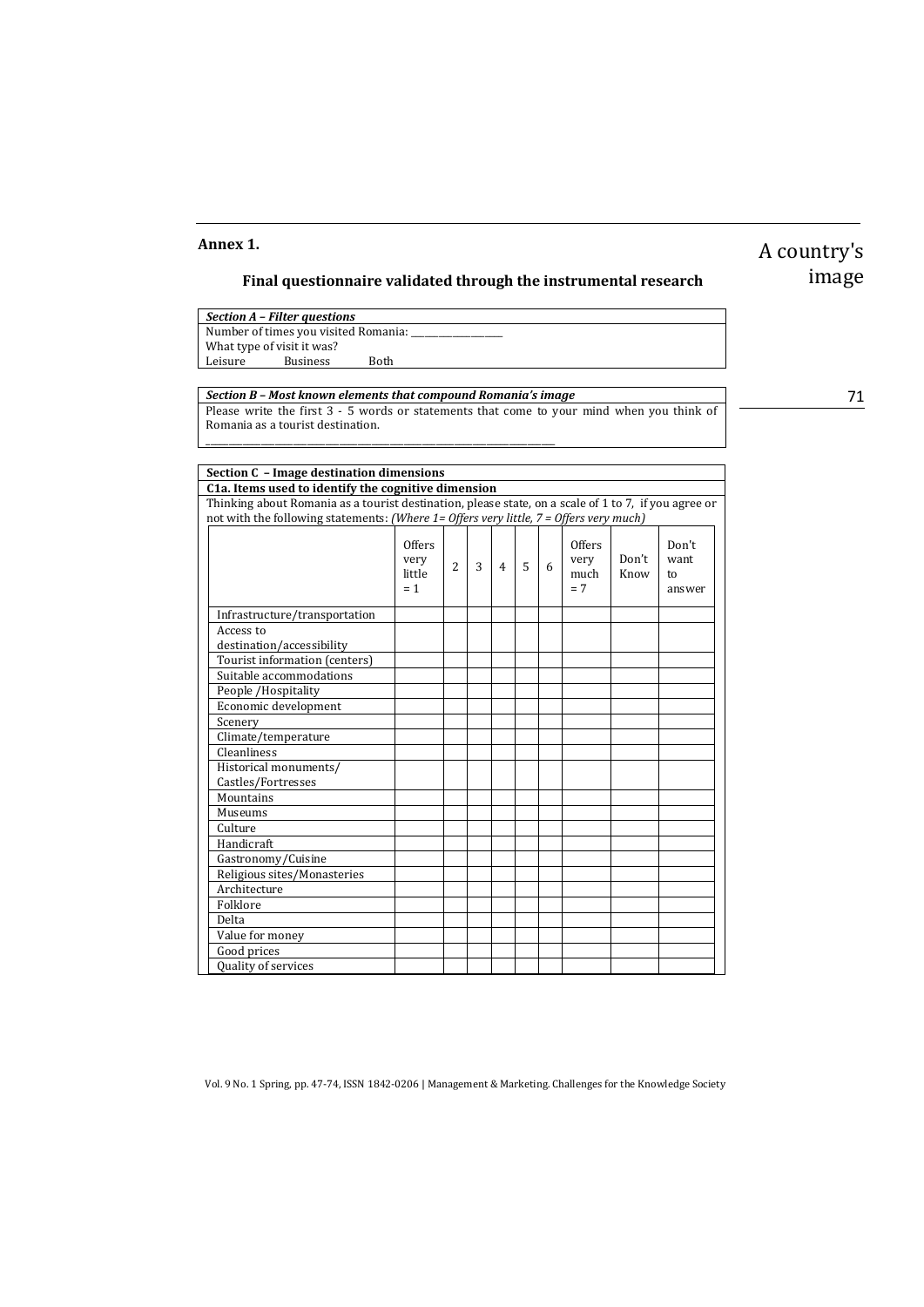| C1b: Items used to identify the most familiar specific attractions<br>Thinking about Romania as a tourist destination, on a scale of 1 to 7, tell us please, how familiar |                   |                                                                                            |                |                |   |                |                              |                |   |                           |               |  |                               |
|---------------------------------------------------------------------------------------------------------------------------------------------------------------------------|-------------------|--------------------------------------------------------------------------------------------|----------------|----------------|---|----------------|------------------------------|----------------|---|---------------------------|---------------|--|-------------------------------|
| you are with the following specific Romanian attractions. (Where $1 = Not$ at all familiar, $7 = Very$<br>much familiar)                                                  |                   |                                                                                            |                |                |   |                |                              |                |   |                           |               |  |                               |
|                                                                                                                                                                           | 1                 | Not at all<br>$familiar =$                                                                 |                | $\overline{2}$ | 3 | $\overline{4}$ | 5                            | 6              | 7 | Very much<br>$familiar =$ | Don't<br>Know |  | Don't<br>want<br>to<br>answer |
| Painted<br>Monasteries<br>Bucovina                                                                                                                                        |                   |                                                                                            |                |                |   |                |                              |                |   |                           |               |  |                               |
| Bran/Dracula<br>Castle                                                                                                                                                    |                   |                                                                                            |                |                |   |                |                              |                |   |                           |               |  |                               |
| Danube Delta<br>SPA/Thermal                                                                                                                                               |                   |                                                                                            |                |                |   |                |                              |                |   |                           |               |  |                               |
| resorts<br>Peles and Pelisor<br>Castles                                                                                                                                   |                   |                                                                                            |                |                |   |                |                              |                |   |                           |               |  |                               |
| <b>Black Sea Resorts</b><br>Medieval Towns                                                                                                                                |                   |                                                                                            |                |                |   |                |                              |                |   |                           |               |  |                               |
| Fortresses from<br>Transylvania                                                                                                                                           |                   |                                                                                            |                |                |   |                |                              |                |   |                           |               |  |                               |
| Romania is                                                                                                                                                                |                   | Unpleasant = $1$                                                                           |                | $\overline{2}$ | 3 | $\overline{4}$ | Pleasant = $5$               |                |   | Don't Know                |               |  | Don't<br>want<br>to<br>answer |
| Please indicate how you perceive Romania as a tourist destination, on a scale of 1 to 5.<br>(Sleepy-Arousing)*                                                            |                   |                                                                                            |                |                |   |                |                              |                |   |                           |               |  |                               |
|                                                                                                                                                                           | Sleepy =<br>1     |                                                                                            | $\overline{2}$ | 3              | 4 |                | Arousing $=$ 5<br>Don't Know |                |   | Don't want<br>to answer   |               |  |                               |
| Romania is                                                                                                                                                                |                   |                                                                                            |                |                |   |                |                              |                |   |                           |               |  |                               |
| Please indicate how you perceive Romania as a tourist destination, on a scale of 1 to 5.<br>(Distressing - Relaxing)*                                                     |                   |                                                                                            |                |                |   |                |                              |                |   |                           |               |  |                               |
|                                                                                                                                                                           | Distressing $=$ 1 |                                                                                            |                | 2              | 3 | $\overline{4}$ |                              | Relaxing $= 5$ |   | Don't Know                |               |  | Don't<br>want<br>to<br>answer |
| Romania is                                                                                                                                                                |                   |                                                                                            |                |                |   |                |                              |                |   |                           |               |  |                               |
| Please indicate how you perceive Romania as a tourist destination, on a scale of 1 to 5.<br>(Gloomy - Exciting)*                                                          |                   |                                                                                            |                |                |   |                |                              |                |   |                           |               |  |                               |
|                                                                                                                                                                           | $Gloomy =$<br>1   | Exciting $=$<br>Can't<br>pronounce<br>$\overline{2}$<br>3<br>$\overline{4}$<br>5<br>myself |                |                |   | answer         | Don't want to                |                |   |                           |               |  |                               |
| Romania                                                                                                                                                                   |                   |                                                                                            |                |                |   |                |                              |                |   |                           |               |  |                               |

M & M **C1b:Items used to identify the most familiar specific attractions**

Vol. 9 No. 1 Spring, pp. 47-74, ISSN 1842-0206 | Management & Marketing. Challenges for the Knowledge Society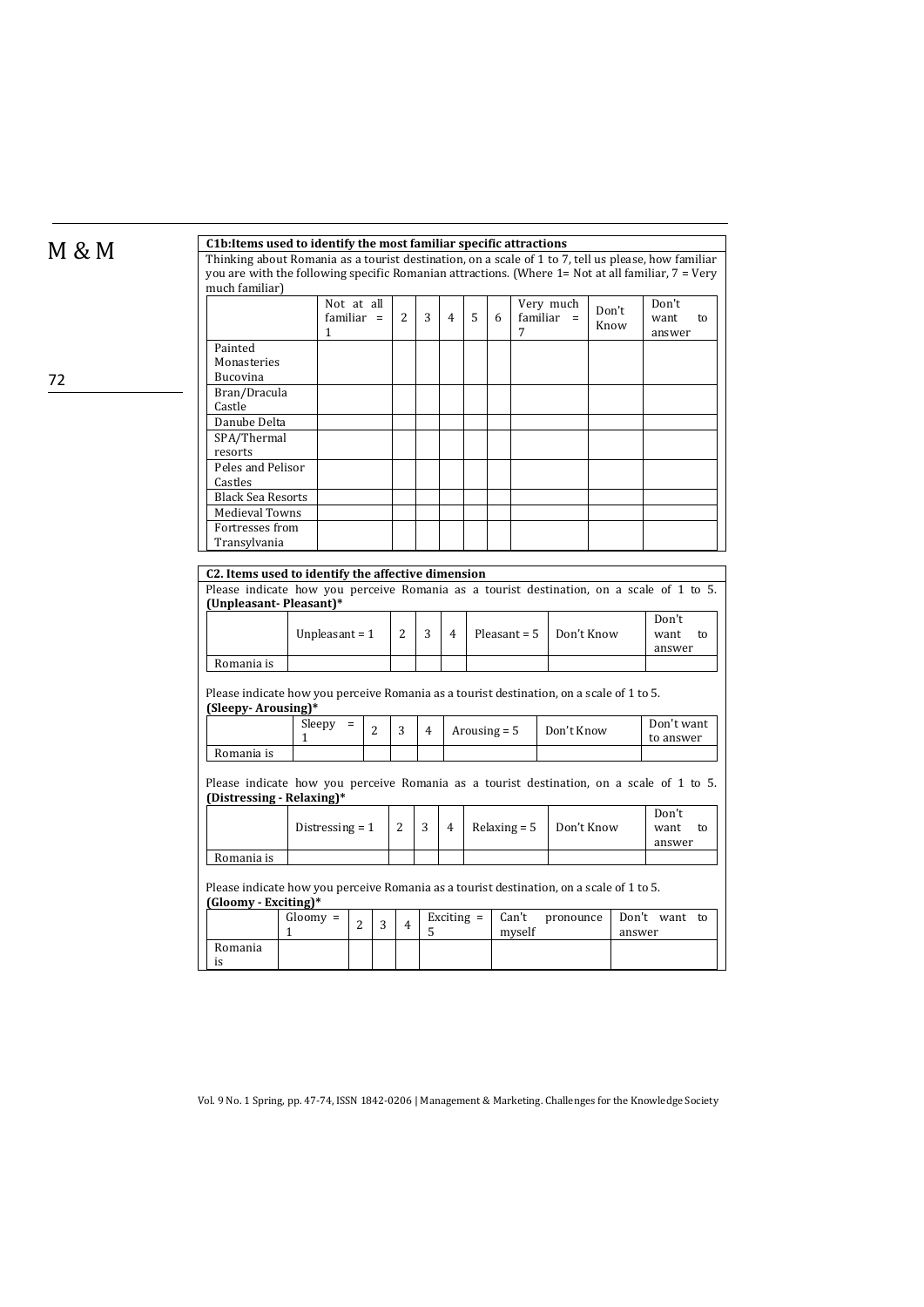| C3. Items used to identify the conative dimension                                                                                                                                                                                                                                                                                                                                       |               |                |                |                |                 |      |                         |   |                |                         |         |  |
|-----------------------------------------------------------------------------------------------------------------------------------------------------------------------------------------------------------------------------------------------------------------------------------------------------------------------------------------------------------------------------------------|---------------|----------------|----------------|----------------|-----------------|------|-------------------------|---|----------------|-------------------------|---------|--|
| Thinking about Romania as a tourist destination, on a scale of 1 to 7 please state if you agree or                                                                                                                                                                                                                                                                                      |               |                |                |                |                 |      |                         |   | A countr       |                         |         |  |
| not with the following statements (Where 1= Definitely no, 7 = Definitely yes)*                                                                                                                                                                                                                                                                                                         |               |                |                |                |                 |      |                         |   | ima            |                         |         |  |
| $no = 1$                                                                                                                                                                                                                                                                                                                                                                                | Definitely    | $\overline{2}$ | 3              | $\overline{4}$ | 5               | 6    | Definitely<br>$yes = 7$ |   | Don't<br>Know  | Don't<br>want<br>answer | to      |  |
| Intention<br>to<br>recommend<br>to<br>others - family and<br>friends<br>Say positive things                                                                                                                                                                                                                                                                                             |               |                |                |                |                 |      |                         |   |                |                         |         |  |
| to other people                                                                                                                                                                                                                                                                                                                                                                         |               |                |                |                |                 |      |                         |   |                |                         |         |  |
| Thinking about Romania as a tourist destination, on a scale of 1 to 7 please state if you agree or<br>not with the following statements.<br>(Where $1 =$ Definitely no, $7 =$ Definitely yes)*<br>If you don't sell tourism packages to Romania please answer with "don't sell"                                                                                                         |               |                |                |                |                 |      |                         |   |                |                         |         |  |
|                                                                                                                                                                                                                                                                                                                                                                                         |               | $\mathbf{1}$   |                |                | Definitely no = |      | 2                       | 3 | $\overline{4}$ | 5                       | 6       |  |
| Intention<br>to<br>Romania's tourism packages to<br>your clients                                                                                                                                                                                                                                                                                                                        | recommend     |                |                |                |                 |      |                         |   |                |                         |         |  |
| D. Items used to identify competitive tourist destinations, general image, familiarity and<br>interest towards Romania<br>If you have to compare, with which country/countries would you compare Romania as a tourist<br>destination?*<br>What is your overall image of Romania as a tourist destination, on a scale of 1 to 7 $(1=Very)$<br>$negative, 5 = Very positive$ <sup>*</sup> |               |                |                |                |                 |      |                         |   |                |                         |         |  |
| Very                                                                                                                                                                                                                                                                                                                                                                                    | 2<br>3        | $\overline{4}$ | 5              |                | 6               | Very |                         |   | Don't          | Don't want to           |         |  |
| $negative = 1$<br><b>Overall</b><br>image                                                                                                                                                                                                                                                                                                                                               |               |                |                |                |                 |      | positive $= 7$          |   | Know           | answer                  |         |  |
| In general, how appealing is Romania to you as a tourist destination, on a scale of 1 to 7?<br>(Where 1= Very unappealing, 7 = Very appealing)*<br>Very<br>Very                                                                                                                                                                                                                         |               |                |                |                |                 |      |                         |   |                |                         |         |  |
| $unappealing =$<br>1                                                                                                                                                                                                                                                                                                                                                                    | 2             | 3              | $\overline{4}$ | 5              | 6               | 7    | appealing $=$           |   | Don't<br>Know  | Don't want<br>to answer |         |  |
| Appealing                                                                                                                                                                                                                                                                                                                                                                               |               |                |                |                |                 |      |                         |   |                |                         |         |  |
| How familiar/knowledgeable do you consider yourself to be with Romania, on a scale of 1 to 7?<br>(Where 1= Not at all familiar , 5 = Very familiar) *                                                                                                                                                                                                                                   |               |                |                |                |                 |      |                         |   |                |                         |         |  |
| Not at all<br>familiar $=$<br>$\mathbf{1}$                                                                                                                                                                                                                                                                                                                                              | $\mathcal{L}$ | 3              | $\overline{4}$ | 5              | 6               | 7    | Very<br>familiar $=$    |   | Don't Know     | Don't<br>answer         | want to |  |
| Familiarity                                                                                                                                                                                                                                                                                                                                                                             |               |                |                |                |                 |      |                         |   |                |                         |         |  |

 $ry's$ age

73